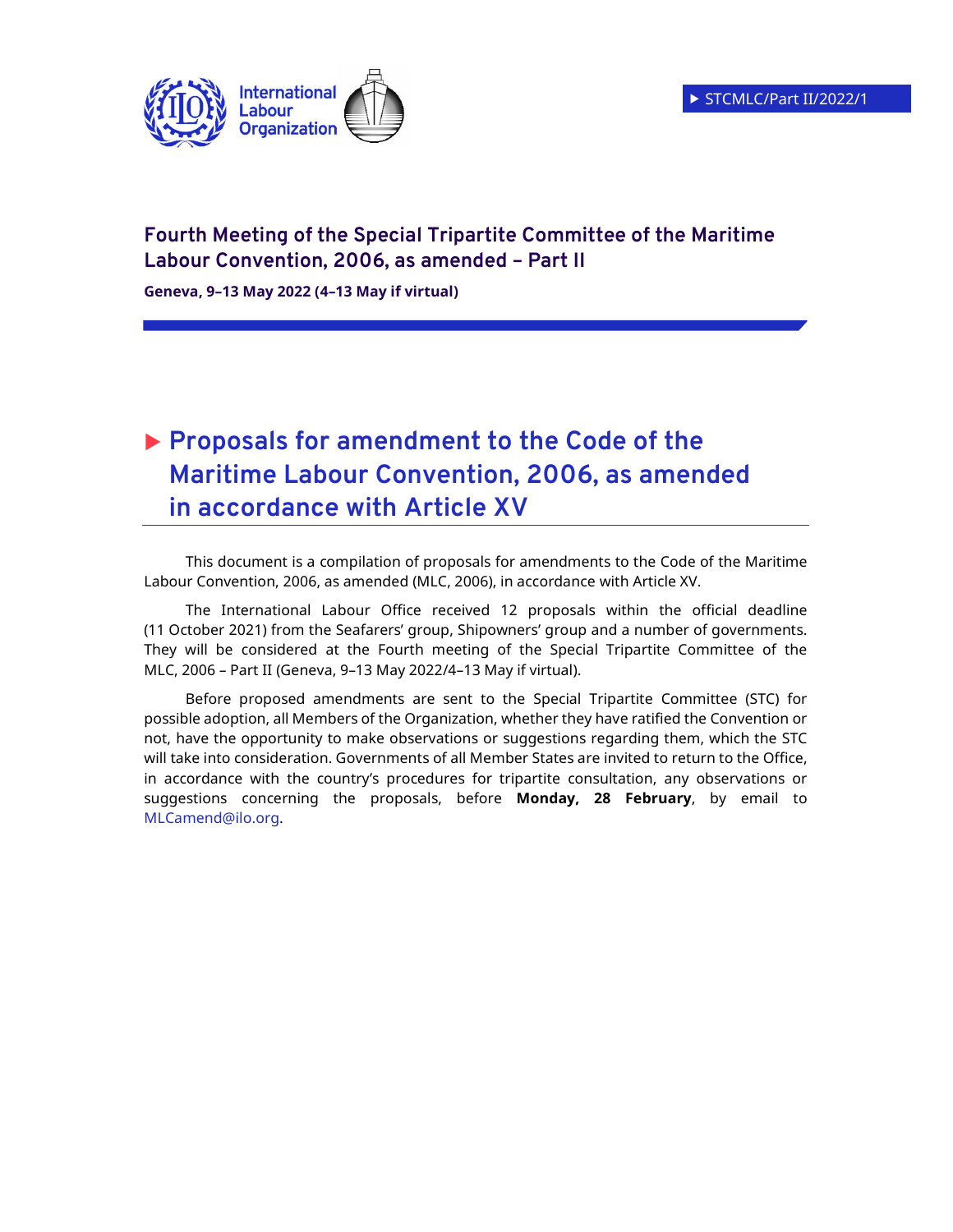#### - **Summary**

| <b>Group</b>                                                                                                                                                                                                                                                  | <b>Number of</b><br>proposals | <b>Topic</b>                                                                                |                                                                                                                                                 |
|---------------------------------------------------------------------------------------------------------------------------------------------------------------------------------------------------------------------------------------------------------------|-------------------------------|---------------------------------------------------------------------------------------------|-------------------------------------------------------------------------------------------------------------------------------------------------|
| Seafarers' and Shipowners' groups                                                                                                                                                                                                                             | 5                             |                                                                                             |                                                                                                                                                 |
|                                                                                                                                                                                                                                                               |                               | Proposal No. 1:<br>Proposal No. 2:<br>Proposal No. 3:<br>Proposal No. 4:<br>Proposal No. 5: | Personal protective equipment<br>Food and catering<br>Repatriation<br>Medical care ashore<br>Financial security in situations<br>of abandonment |
| Seafarers' group                                                                                                                                                                                                                                              | 5                             |                                                                                             |                                                                                                                                                 |
|                                                                                                                                                                                                                                                               |                               | Proposal No. 6:<br>Proposal No. 7:<br>Proposal No. 8:<br>Proposal No. 9:                    | Communications<br>Seafarers' employment<br>agreement<br>Repatriation<br>Recruitment and placement<br>Proposal No. 10: Financial security        |
| Governments                                                                                                                                                                                                                                                   | 2                             |                                                                                             |                                                                                                                                                 |
| Australia, France, Kenya, New Zealand,<br>Norway, Panama                                                                                                                                                                                                      |                               |                                                                                             | Proposal No. 11: Mandatory reporting of<br>seafarer fatalities at sea                                                                           |
| Australia, Belgium, Bulgaria, Croatia,<br>Cyprus, Denmark, Estonia, Finland,<br>France, Germany, Greece, Hungary,<br>Ireland, Italy, Latvia, Lithuania,<br>Luxembourg, Malta, Netherlands,<br>Poland, Portugal, Romania, Slovakia,<br>Slovenia, Spain, Sweden |                               |                                                                                             | Proposal No. 12: Clarification of the maximum<br>duration of service periods on<br>board                                                        |

# **Proposal No. 1 (Seafarers' and shipowners' groups)**

### **Topic**

Personal protective equipment.

#### **Background**

The conclusions of the ILO Sectoral Meeting on Recruitment and Retention of Seafarers and the Promotion of Opportunities for Women Seafarers have highlighted the need for the industry to provide facilitation to women's employment in the maritime industry.

Among other issues, the Seafarers' group, in consultation with the International Transport Workers' Federation (ITF) women's department has conducted a brief survey through the women's transport network on personal protective equipment (PPE) provided to transport workers to mitigate the risks of occupational accidents and diseases. The results showed that one of the issues was that the PPE is often provided in sizes that are suitable for bigger persons; this makes it difficult to wear and can potentially contribute to an increased risk hazard, especially when close to rotatory machines and in enclosed spaces. The same issue can also be a problem for younger seafarers and seafarers from geographical regions who have a smaller body frame.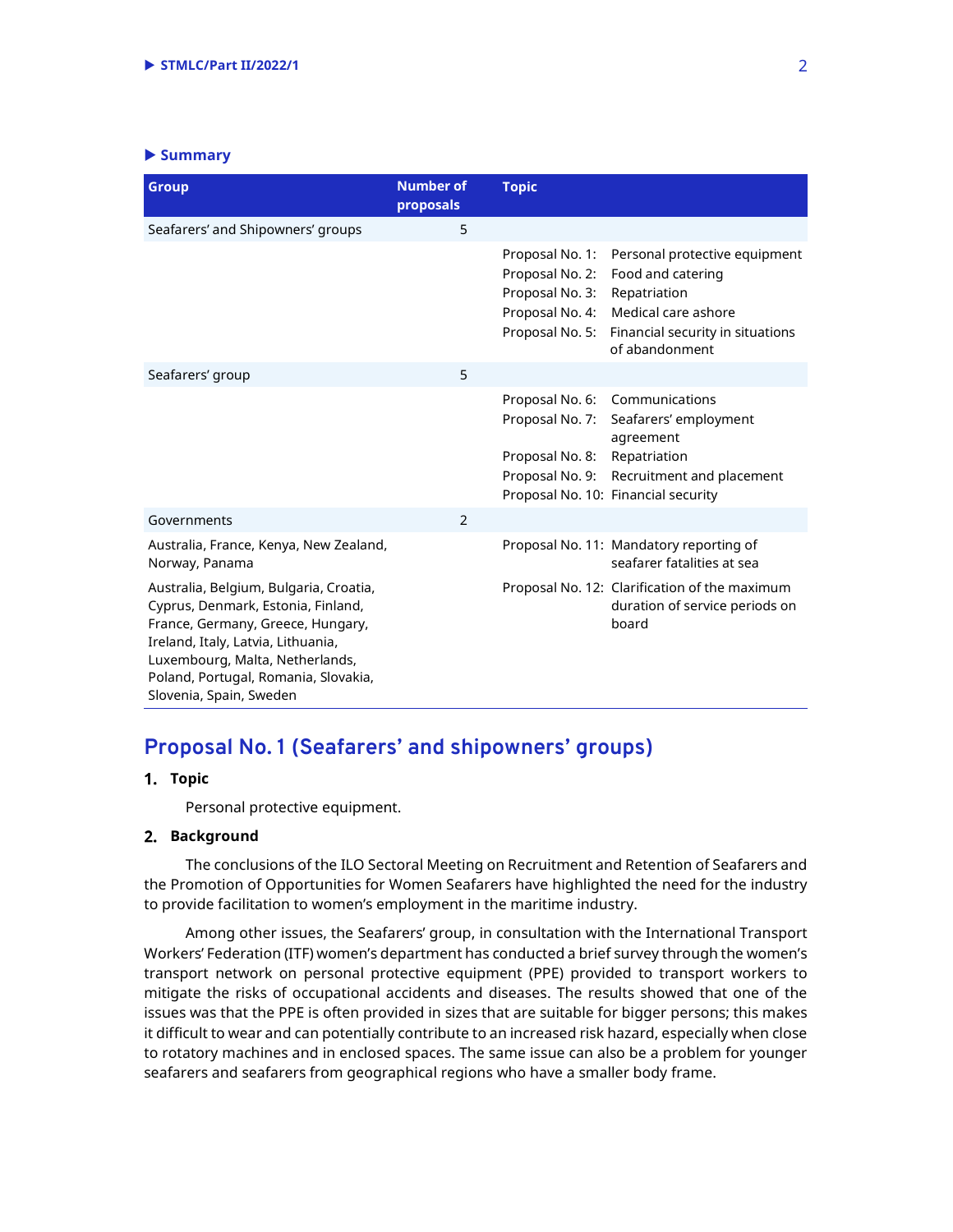#### **Purpose**

To ensure that due consideration is given to provide, store and maintain a suitable amount of PPE in different sizes to fit different body frames, to ensure a safer environment and contribute to widen job opportunities to a wider spectrum of possible candidates who seek employment in the maritime industry, including women.

#### **Relevant considerations**

Social impact and safety impact.

#### **Proposed amendment(s)**

| <b>Standard</b>                  | <b>Guideline</b> | <b>Proposed text</b><br>(amendments in track changes)                                                                                                                                                                                                                                                                                                                                                                                               |
|----------------------------------|------------------|-----------------------------------------------------------------------------------------------------------------------------------------------------------------------------------------------------------------------------------------------------------------------------------------------------------------------------------------------------------------------------------------------------------------------------------------------------|
| A4.3, paragraph 1(b)<br>add text |                  | reasonable precautions to prevent occupational accidents,<br>(b)<br>injuries and diseases on board ship, including though the<br>provision of all necessary appropriately sized personal<br>protective equipment and measures to reduce and prevent<br>the risk of exposure to harmful levels of ambient factors and<br>chemical as well as the risk of injury or disease that may arise<br>from the use of equipment and machinery on board ships. |

# **Proposal No. 2 (Seafarers' and shipowners' groups)**

#### **Topic**

Food and catering.

#### **Background**

Access to drinking water is a human right. The link between drinking water and well-being, including mental health, is well-documented and researched by internationally recognized health and medical organizations. Many governments have issued guidelines in respect of welfare at work for employees recommending to provide water to employees and encourage frequent drinking breaks to replenish the likely 1.7 litres of water a human body disperses during the day. (HSE guidelines UK Government).

The environment in which seafarers are operating is often either of extreme heat, in enclosed spaces and of a physical nature or physically and mentally demanding, therefore the loss of fluid is even greater and can affect attention and concentration levels, contribute to fatigue, in addition to slowing the oxygen levels carried by the blood which can all have dramatic consequences on seafarers' well-being. It is a duty of care, which is highlighted in Article IV of the MLC, 2006, that every seafarer has a right to decent working and living conditions on board ship that we believe also extends to providing drinking water and encouraging seafarers to take frequent drinking breaks.

#### **Purpose**

Standard A3.2 addresses the matter of food supplies, which have to be provided free of charge and must be of quality and appropriate nutritional value. However, water that forms up to 60 per cent of body mass is mentioned in paragraph 1 of that Standard without a clear explanation as to whether it has to be provided free of charge. Research has also shown that seafarers working in an engine room environment may also suffer from kidney stones due to inadequate drinking of water in a hot environment and regular drinking of water is encouraged to avoid this.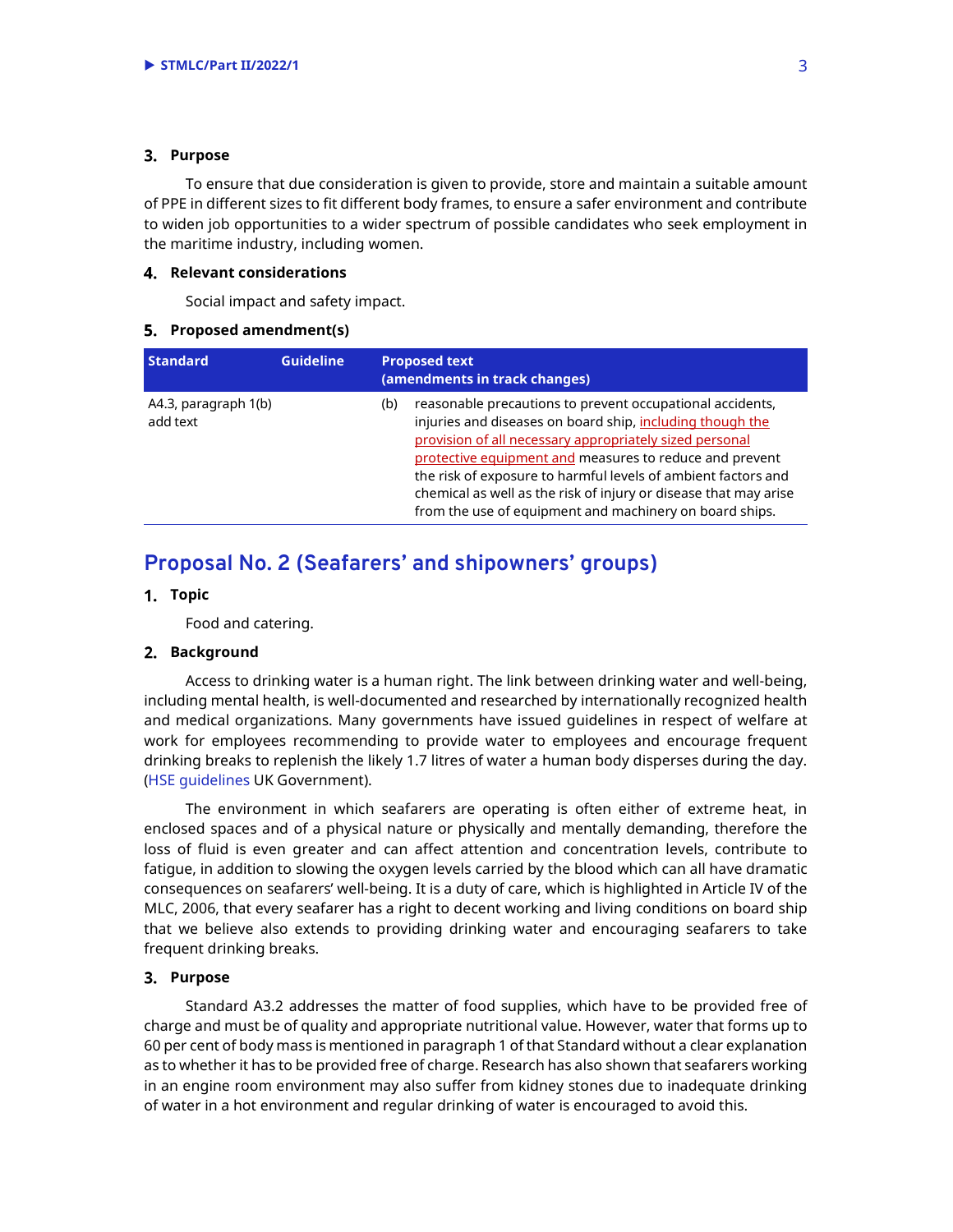#### **Relevant considerations**

Drinking water to be provided to seafarers on board, alongside educational information about the benefits this has on the human body and raising awareness that this can contribute to improving seafarers' well-being.

#### **Proposed amendment(s)**

| <b>Standard</b>                        | <b>Guideline</b> | <b>Proposed text</b><br>(amendments in track changes)                                                                                                                                                                                                                                                                                                                                                                                                                                                 |
|----------------------------------------|------------------|-------------------------------------------------------------------------------------------------------------------------------------------------------------------------------------------------------------------------------------------------------------------------------------------------------------------------------------------------------------------------------------------------------------------------------------------------------------------------------------------------------|
| A3.2, paragraph 2(a) add at the<br>end |                  | Each Member shall ensure that ships that fly its flag<br>meet the following minimum standards:<br>food and drinking water supplies, having<br>(a)<br>regard to the number of seafarers on board,<br>their religious requirements and cultural<br>practices as they pertain to food, and the<br>duration and nature of the voyage, shall be<br>suitable in respect of quantity, nutritional<br>value, quality and variety, and shall be<br>provided free of charge during the period of<br>engagement; |
|                                        |                  |                                                                                                                                                                                                                                                                                                                                                                                                                                                                                                       |
| A3.2, paragraph 2(b) add               |                  | the organization and equipment of the<br>(b)<br>catering department shall be such as to permit<br>the provision to the seafarers of adequate,<br>varied, healthy and nutritious meals prepared<br>and served in hygienic conditions;                                                                                                                                                                                                                                                                  |
|                                        |                  |                                                                                                                                                                                                                                                                                                                                                                                                                                                                                                       |
| A3.2, paragraph 7(a) add               |                  | Supplies, quantity, nutritional value and<br>(a)<br>quality of food and drinking water;                                                                                                                                                                                                                                                                                                                                                                                                               |

# **Proposal No. 3 (Seafarers' and shipowners' group)**

### **Topic**

Repatriation.

#### **Background**

With the experience gained since the implementation of the provisions in Standard A2.5.2, it has been clear that the provisions adequately provide for support to abandoned seafarers through a mechanism of financial security. However, in practice and in many occasions which are well-documented, the efforts of the financial security provider to repatriate the stranded crew, have been frustrated by the port authorities in the country where the ship is abandoned. In several cases, local authorities have prevented the stranded crew from leaving the ship, increasing the already distressing situation and putting seafarers at serious financial default since the provisions in the Standard provide only for up to four months wages compensation. This along with the difficulties to access medical care, especially during the pandemic, can also increase the risk of the seafarers' mental and physical health.

### **Purpose**

The proposed paragraph will better define the mechanism to access financial security and the multi-stakeholder responsibility to facilitate a smooth and rapid resolution of the situation also in consideration of the already existing provisions of the Convention on free movement and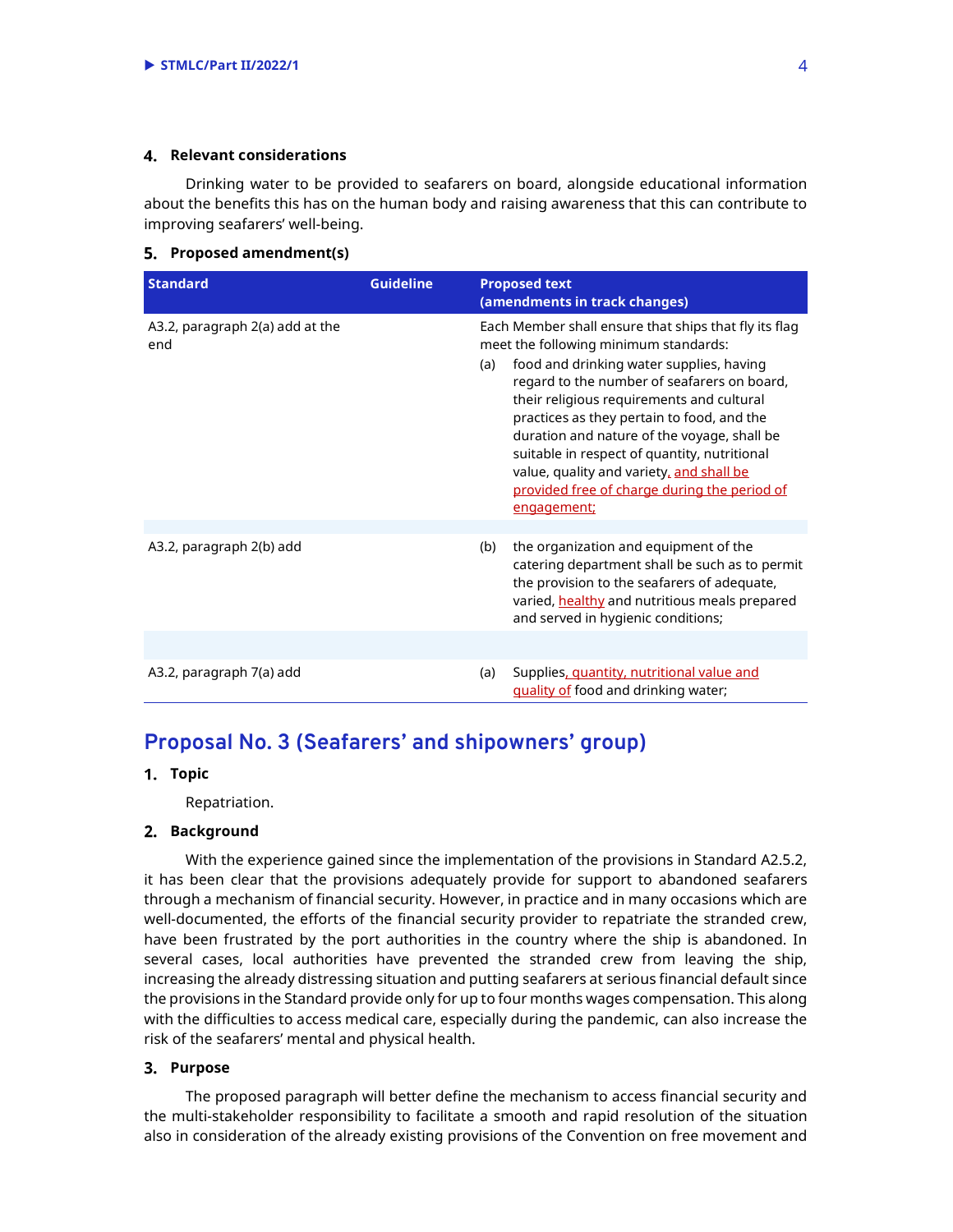travel for seafarers, including other international instruments such as the Seafarers' Identity Documents Convention, 1958 (No. 108), the Seafarers' Identity Documents Convention (Revised), 2003, as amended (No. 185) and the International Maritime Organization (IMO) Convention on Facilitation of International Maritime Traffic, 1965, as amended (FAL).

#### **Proposed amendment(s)**

| <b>Standard</b>                     | <b>Guideline</b> | <b>Proposed text</b><br>(amendments in track changes)                                                                                                                                                                                                                                                                                                                                                                                                                                                                                           |
|-------------------------------------|------------------|-------------------------------------------------------------------------------------------------------------------------------------------------------------------------------------------------------------------------------------------------------------------------------------------------------------------------------------------------------------------------------------------------------------------------------------------------------------------------------------------------------------------------------------------------|
| A2.5.1, paragraph 8 add new<br>text |                  | 8. In particular, a Member shall not refuse the right<br>of repatriation to any seafarer because of the<br>financial circumstances of a shipowner or because of<br>the shipowner's inability or unwillingness to replace a<br>seafarer. In circumstances where applicable laws<br>require the presence on board of seafarers to<br>quarantee safety, national seafarers shall be<br>engaged, and if there are not qualified seafarers<br>available, non-national seafarers shall be engaged to<br>comply with the obligations of this Standard. |

# **Proposal No. 4 (Seafarers' and shipowners' groups)**

### **Topic**

Medical care ashore.

#### **Background**

Regulation 4.1 paragraph 3 requires each Member to ensure that seafarers on board ships in its territory who are in need of immediate medical treatment are given access to the Member's medical facilities on shore. Paragraph 4 of this Regulation states that the provisions in the Code aim to provide seafarers with health protection and medical care as comparable as possible to that which is available to workers ashore.

Even before the outbreak of the Covid-19 pandemic, there were reports of incidences of seafarers being denied disembarkation for urgent medical treatment, which led to considerable suffering by the seafarers, excessive costs for shipowners and considerable disruptions to trade. The situation deteriorated further during the pandemic despite the clear provision in Regulation 4.1, paragraph 3.

#### **Purpose**

The proposers believe that it would be helpful to restate and clarify the mandatory requirement of Regulation 4.1, paragraph 3 in Part A of the Code. They also consider that guidance, particularly in circumstances in which a seafarer should be deemed in need of immediate medical treatment, would be of benefit to Members, shipowners and seafarers and may contribute to full and effective compliance with this requirement.

#### **Relevant considerations**

The benefits for seafarers include prompt treatment for the medical conditions of any who require disembarkation ashore, and protection from infection for the remaining crew members in the case of a seafarer with a communicable disease. For the shipowner, it would provide reassurance that seafarers needing immediate medical treatment will be disembarked and treated promptly, enabling the shipowner to arrange for a replacement crew member to join the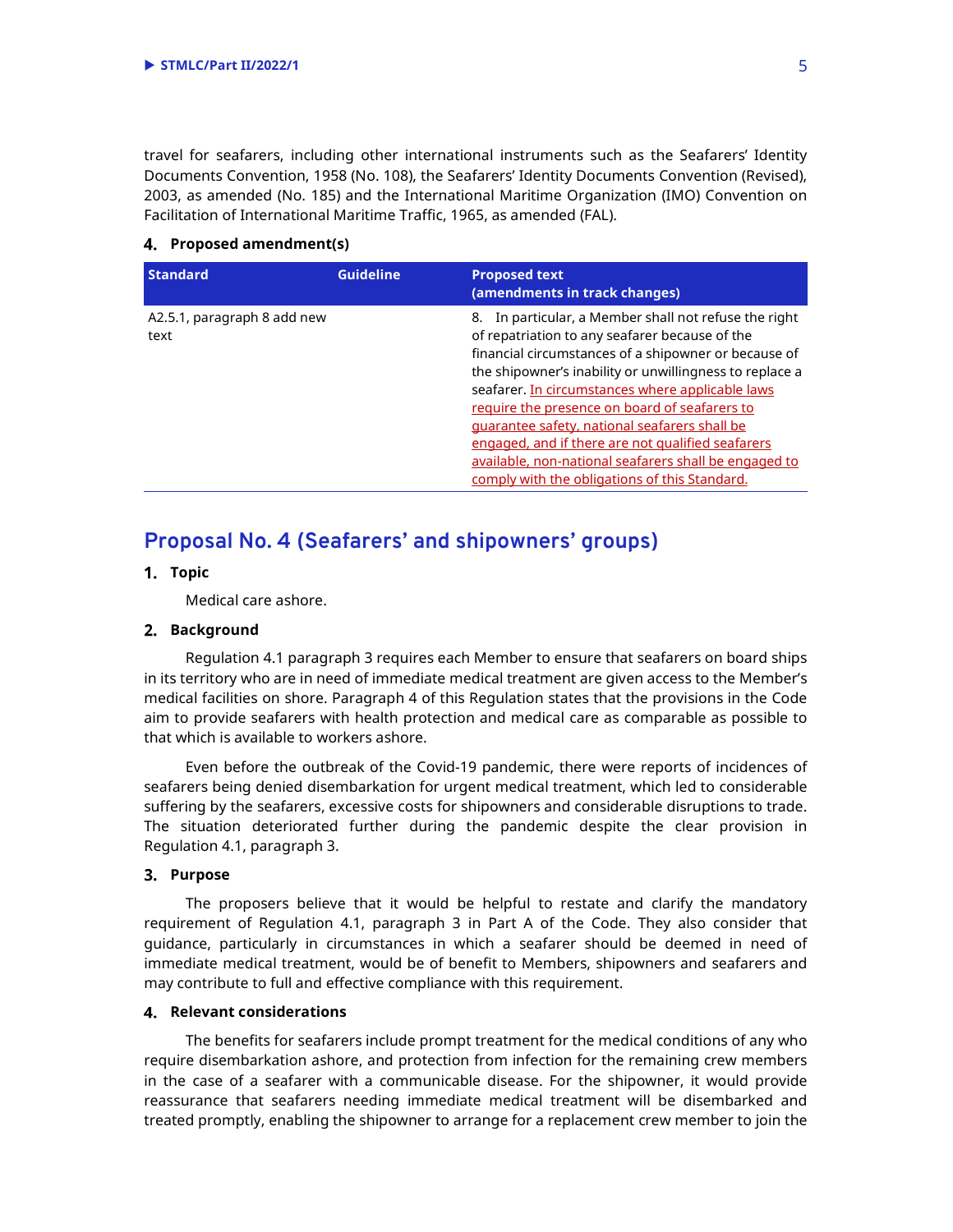ship and not to need to seek an alternative port of call in another country in which to disembark seafarers for treatment. It will benefit charterers and cargo owners by avoiding disruptions to trade and costs associated with ship diversions. Finally, it will give Members greater confidence that their nationals who are seafarers will be provided with prompt medical treatment overseas when necessary and also that the remains of seafarers who have died overseas are promptly repatriated in accordance with the wishes of their next of kin.

| <b>Standard</b> | <b>Guideline</b> | <b>Proposed text</b><br>(amendments in track changes)                                                                                                                                                                                                                                                                                                                                                                                                                                                                                                                                                                                                                                                                         |
|-----------------|------------------|-------------------------------------------------------------------------------------------------------------------------------------------------------------------------------------------------------------------------------------------------------------------------------------------------------------------------------------------------------------------------------------------------------------------------------------------------------------------------------------------------------------------------------------------------------------------------------------------------------------------------------------------------------------------------------------------------------------------------------|
| A4.1            |                  | New paragraph 5:<br>5. Each Member shall ensure that seafarers in need of immediate<br>medical care are promptly disembarked from ships in its territory and<br>admitted to medical facilities ashore for the provision of appropriate<br>treatment.                                                                                                                                                                                                                                                                                                                                                                                                                                                                          |
| A4.1            |                  | New paragraph 6:<br>6. Where a seafarer has died during a ship's voyage, the Member in<br>whose territory the death has occurred, or, where the death has<br>occurred on the high seas, into whose territorial waters the ship next<br>enters, shall facilitate the repatriation of the body or ashes, in<br>accordance with the wishes of the next of kin.                                                                                                                                                                                                                                                                                                                                                                   |
|                 | B4.1.3           | New paragraph 4:<br>4. Each Member should ensure that seafarers are not prevented from<br>disembarking for public health reasons, and should have access to<br>stores, fuel, water, food and supplies.                                                                                                                                                                                                                                                                                                                                                                                                                                                                                                                        |
|                 | B4.1.3           | New paragraph 5:<br>5. Seafarers should be considered to be in need of immediate medical<br>care in case of -<br>(a) any life-threatening injury or disease:<br>(b) any communicable disease which poses a risk of transmission to<br>other members of the crew;<br>(c) any injury involving broken bones, severe bleeding, broken or<br>inflamed teeth or severe burns:<br>severe pain which cannot be managed on board ship (taking<br>(d)<br>account of the operational pattern of the ship, the availability of<br>suitable analgesics and the health impacts of taking these for an<br>extended period);<br>danger of suicide; and<br>(e)<br>(f)<br>a tele-medical advisory service has recommended treatment<br>ashore. |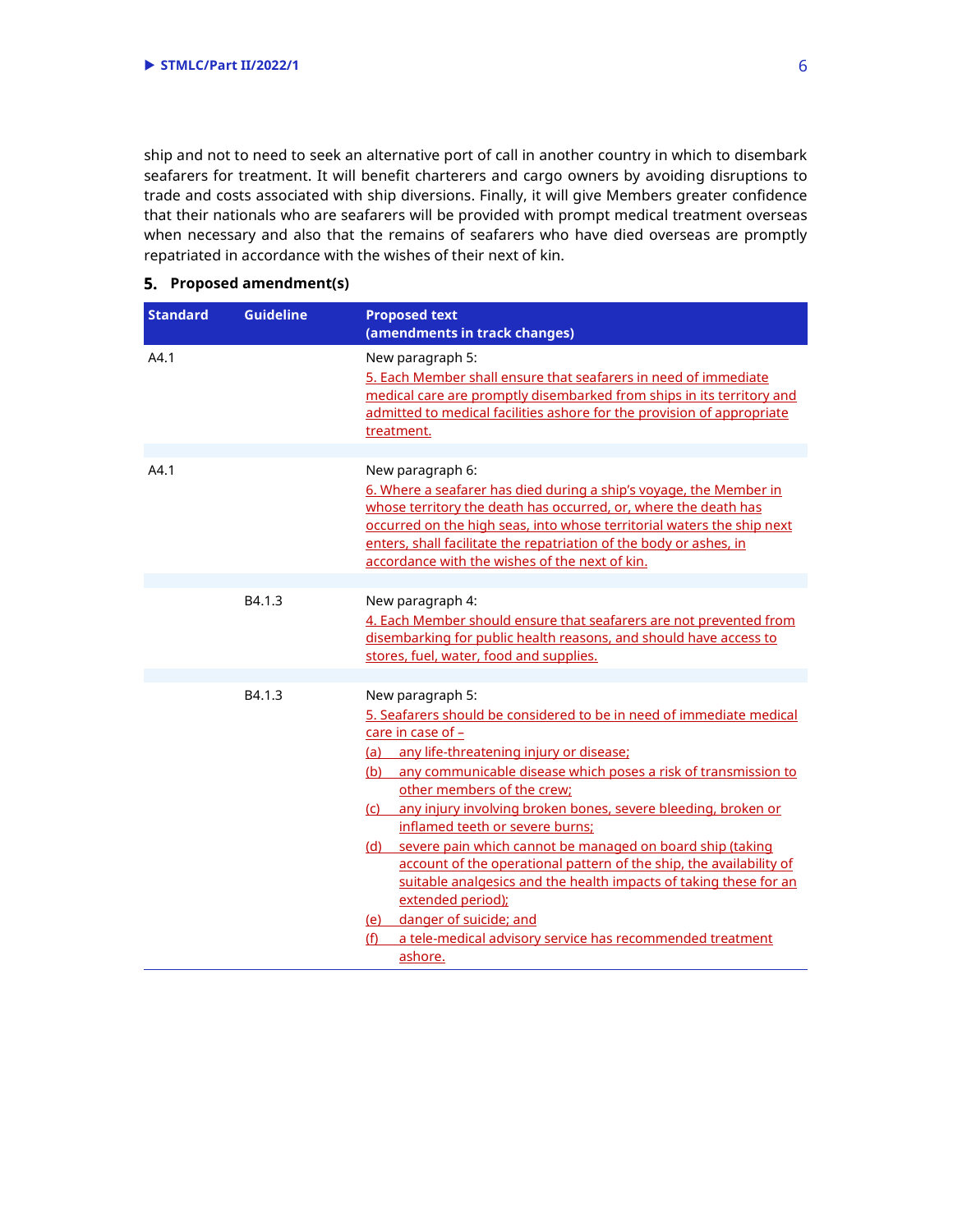# **Proposal No. 5 (Seafarers' and Shipowners' groups)**

#### **Topic**

Financial security in situations of abandonment.

#### **Background**

The proposal aims to overcome problems arising from how the MLC, 2006 was initially drafted and has subsequently evolved. The Declaration of Maritime Labour Compliance (DMLC) has not been amended since 2006 when the definition of the term "shipowner" in Article II, paragraph 1(j), was agreed. This definition may have suited the unamended MLC, 2006 by identifying the person or entity responsible for maintaining living and working conditions on board the ship, but it does not work in the context of an insured person and the name of the shipowner on the financial security certificates. Some port State control officers (PSCOs) in some jurisdictions issue deficiency notices to ships calling at their ports for alleged non-compliance with Standards 2.5.2 and 4.2 arguing that the shipowner named on the financial security certificate must be the party named on the DMLC and if not it is a non-compliance issue. This is not appropriate.

#### **Purpose**

When a shipowner severs ties with the crew and the ship, his/her identity as reflected in the DMLC may prove of little help. What is important to crew members if this occurs is to have recourse to the financial security provider in order to be repatriated and receive maintenance and support whilst remaining on board as well as owed wages and entitlements.

P&I clubs cannot issue certificates in the name of parties who are not insured persons, or those not related to the club. To do so would cause regulatory difficulties which could result in heavy sanctions from the regulatory supervisor. To mitigate the risk of PSCOs issuing such deficiencies, a suitable solution would be to amend the information to be contained on certificates Appendix A2-I(g) and A4-I(g) by adding the words "or of the registered owner" so (g) would read "name of the shipowner or the registered owner)". This would resolve the problem that has arisen since 2017 when the 2014 amendments entered into force for those States to which it applies and it would be clear to enforcement officers that naming the registered owner is consistent with and therefore compliant with the MLC, 2006.

#### **Relevant considerations**

This should help to expedite action in cases of abandonment by clarifying who is responsible.

| <b>Standard</b>  | <b>Guideline</b> | <b>Proposed text</b><br>(amendments in track changes)        |
|------------------|------------------|--------------------------------------------------------------|
| Appendix A2.I(q) |                  | add "or the registered owner" after name of the<br>shipowner |
|                  |                  |                                                              |
| Appendix A4.I(q) |                  | add "or the registered owner" after name of the<br>shipowner |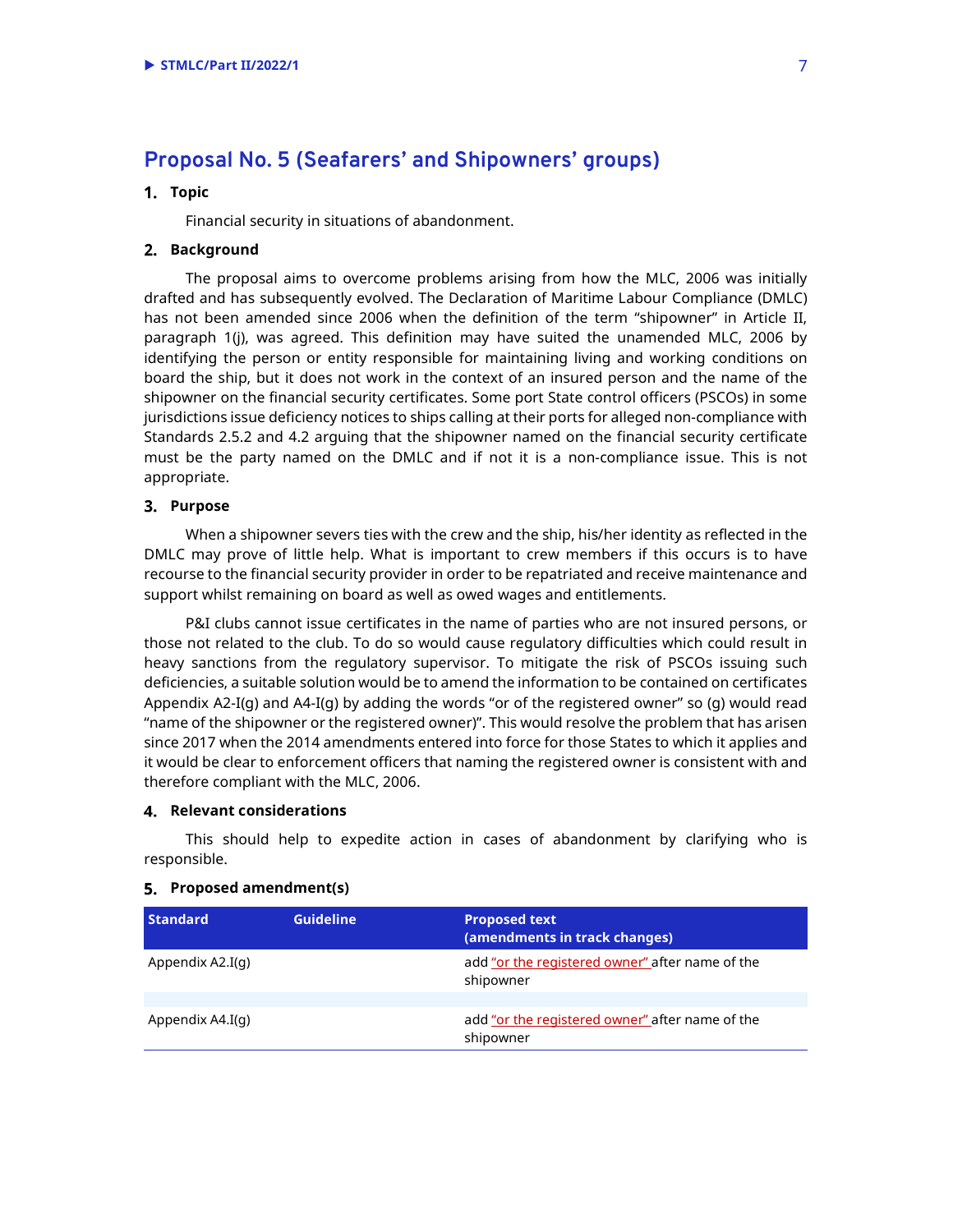# **Proposal No. 6 (Seafarers' group)**

#### **Topic**

Communications.

#### **Background**

In the conclusions of the ILO Sectoral Meeting on Recruitment and Retention of Seafarers and the Promotion of Opportunities for Women Seafarers it was expressly recommended to provide seafarer access to internet and social communication.

It has also to be considered that at the time the MLC, 2006 was drawn, the use of the internet and social communication was extremely limited compared to today, where it has become a form of social interaction between people and is normally provided free of charge in the workplace, airports, hotels, restaurants and commercial premises to provide an uninterrupted connectivity to everyone.

#### **Purpose**

To facilitate seafarers' interaction with friends and family and as an incentive for companies to explore opportunities for training and e-learning to upskill seafarers. During Covid-19 a number of major shipping companies extended to the crew free unlimited access to the internet and social communication utilizing the ship's communication system as an incentive to cope with the crew changes crisis. Providing access to the internet and social communication would be a strategic approach to attract to the industry the next generation of seafarers, who have grown up in an environment where social interaction through the use of social connectivity is indispensable.

#### **Relevant considerations**

Social impact to provide seafarers the connection with families, well-being to be able to interact with families and friends when needed and to be able to support emotionally and practically during difficult situations; practical for companies to be able to provide consistent training throughout the fleet; direct communication to seafarers to inform of companies' policies or other essential information.

| <b>Standard</b>                                                       | <b>Guideline</b> | <b>Proposed text</b><br>(amendments in track changes)                                                                                                                                                                                                                                                                                                                                                                                                                                                                                                                                                                                                                                                                                                                                          |
|-----------------------------------------------------------------------|------------------|------------------------------------------------------------------------------------------------------------------------------------------------------------------------------------------------------------------------------------------------------------------------------------------------------------------------------------------------------------------------------------------------------------------------------------------------------------------------------------------------------------------------------------------------------------------------------------------------------------------------------------------------------------------------------------------------------------------------------------------------------------------------------------------------|
| Standard A3.1, paragraph 17: add<br>subparagraphs (a) and (b) and (c) |                  | 17. Appropriate seafarers' recreational<br>facilities, amenities and services, as adapted to<br>meet the special needs of seafarers who must<br>live and work on ships, shall be provided on<br>board for the benefit of all seafarers, taking<br>into account Regulation 4.3 and the associated<br>Code provisions on health and safety<br>protection and accident prevention. In<br>particular, with respect to social connectivity:<br>seafarers shall be provided with access to<br>(a)<br>ship-to-shore communications including<br>internet facilities free of charge;<br>the competent authority shall, in<br>(b)<br>consultation with seafarers' and<br>shipowners' organizations, issue quidance<br>on the recommended individual time to<br>access the internet, taking into account |
|                                                                       |                  |                                                                                                                                                                                                                                                                                                                                                                                                                                                                                                                                                                                                                                                                                                                                                                                                |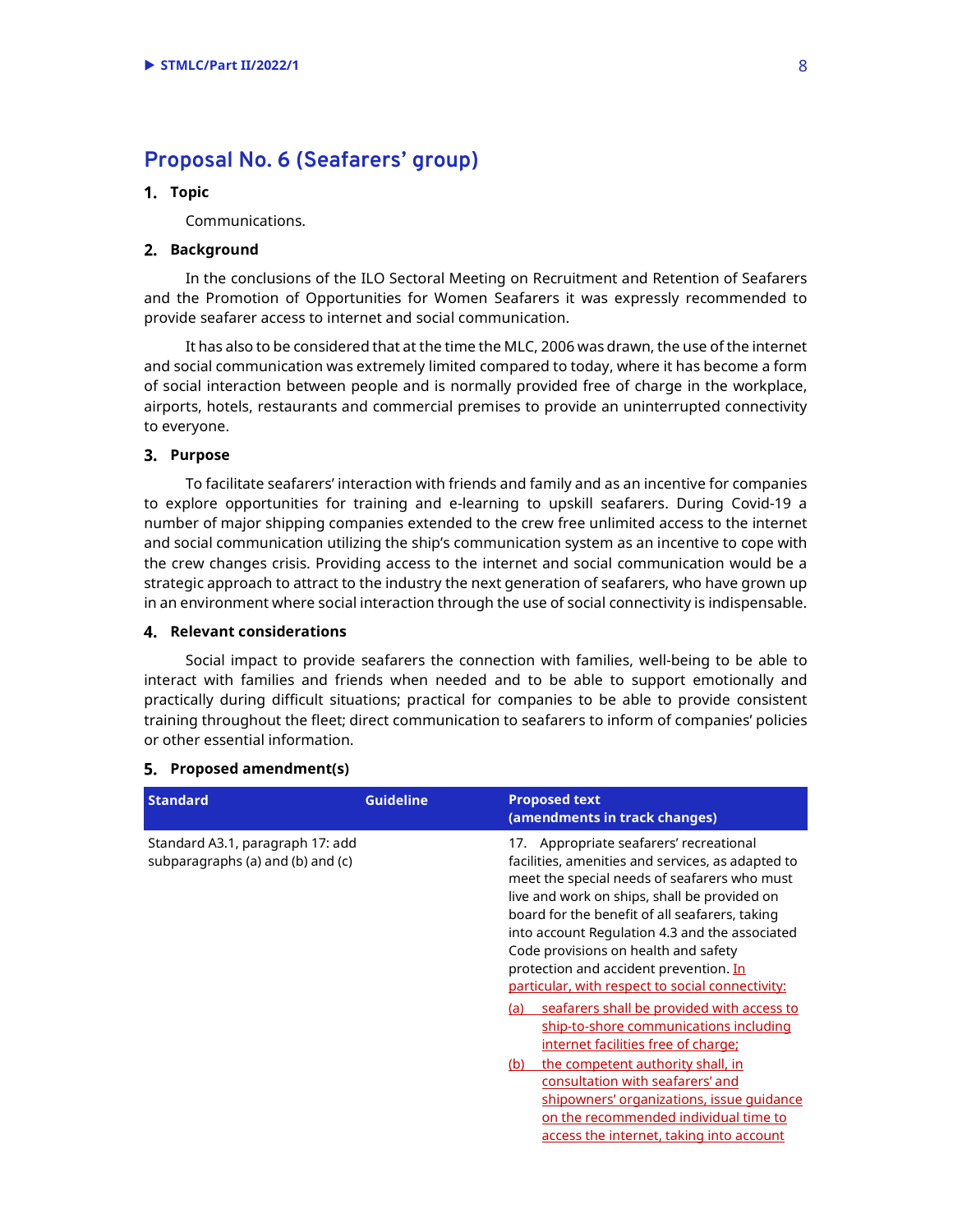| <b>Standard</b> | <b>Guideline</b>                                   | <b>Proposed text</b><br>(amendments in track changes)                                                                                                                                                                         |
|-----------------|----------------------------------------------------|-------------------------------------------------------------------------------------------------------------------------------------------------------------------------------------------------------------------------------|
|                 |                                                    | the seafarers' rest hours and the need to<br>avoid social isolation; and<br>each Member shall provide internet<br>(C)<br>access free of charge within its ports and<br>associated anchorages                                  |
|                 | B3.1.11 paragraph 4,<br>remove<br>subparagraph (j) | <del>reasonable access to ship to shore</del><br>₩<br>telephone communications, and emails<br>and Internet facilities, where available,<br>with any charges for the use of<br><del>services being reasonable in amount.</del> |

# **Proposal No. 7 (Seafarers' group)**

### **Topic**

Seafarers' employment agreement.

#### **Background**

Although the MLC, 2006 clarifies the meaning of shipowner and its responsibilities, the ITF has been advised of frequent situations where the employers are not the owner of the ship. This is a common situation in the cruise industry but also for seafarers in the catering department on ferries and/or cargo ship. The shipowner does not always follow up on cases where the employer of the seafarer does not grant seafarers contractual entitlements.

### **Purpose**

To ensure seafarers are informed of their rights in respect of the provisions of the MLC, 2006 and guaranteed against losses in case the employers do not fulfil their contractual obligations.

#### **Relevant considerations**

The financial losses sustained by seafarers whose employers do not fulfil their obligations do occur, the bouncing responsibility and liability between the shipowner and the employer of the seafarers causes much distress, and a lengthy process without the guarantee that, at the end, the seafarers concerned will obtain what they are due. The proposed amendment has a social and financial implication.

| <b>Standard</b>                                | <b>Guideline</b>   | <b>Proposed text</b><br>(amendments in track changes)                                                                                                                                                                                                                                                                                                                                                                         |
|------------------------------------------------|--------------------|-------------------------------------------------------------------------------------------------------------------------------------------------------------------------------------------------------------------------------------------------------------------------------------------------------------------------------------------------------------------------------------------------------------------------------|
| A2.1, paragraph 4, add new<br>subparagraph (k) | <del>(k)</del> (l) | where the shipowner is not the employer of the<br>seafarer, a signed undertaking by the shipowner,<br>or the representative of the shipowner,<br>indemnifying the seafarer, for the monetary loss<br>that may be incurred as a result of any failure by<br>the employer to meet its obligations to the seafarer<br>under the seafarers' employment agreement: and<br>any other particulars which national law may<br>require. |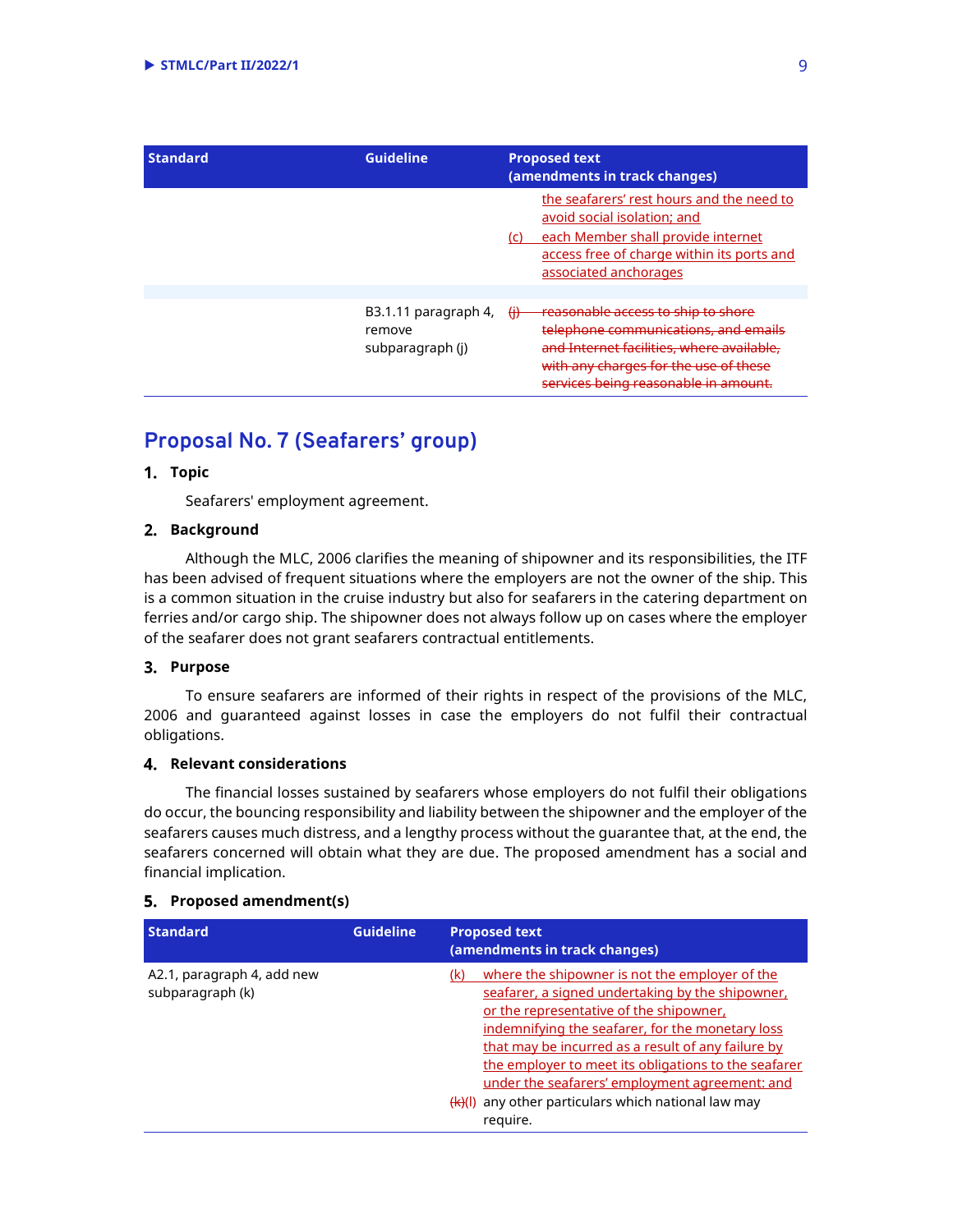# **Proposal No. 8 (Seafarers' group)**

#### **Topic**

Repatriation.

#### **Background**

During the Covid-19 pandemic the issue of seafarers left without financial or medical assistance has been highlighted and the common practice whereby seafarers are signed off at the country of residence exit point regardless of the fact that they may have to travel from that point to the residence address. This is an issue common for Filipino, Indian and Indonesian seafarers.

The travelling costs to and from home to the exit point can be quite onerous and during that time (which can vary from one to several days, depending on the mode of transportation) the seafarers concerned are not covered by insurance or means of comfort. The MLC, 2006 provides under Regulation 2.5 – Repatriation – that seafarers have a right to be repatriated at no costs to themselves in the circumstances and under the conditions specified in the Code.

#### **Purpose**

The recent experience of Covid-19 has highlighted the gap in the Convention whereby the options available under the Standard and the Guidelines on the final destination of a signing-off seafarer and the obligations of the shipowner toward them, allow for different interpretation and, as a result, seafarers are penalized. In most cases the shipowner or the manning agent's liability toward the seafarers concerned ceases at the entry point of the destination country and not at the domicile of the seafarer.

#### **Relevant considerations**

The proposal will clarify the responsibility that both the shipowner and the recruitment agent have towards seafarers until they reach their final destination at their home address with the consequent benefit of insurance until such destination is reached.

| <b>Standard</b>                | <b>Guideline</b> | <b>Proposed text</b><br>(amendments in track changes)                                                                                                                                                                                                                                                                                                                                                                        |
|--------------------------------|------------------|------------------------------------------------------------------------------------------------------------------------------------------------------------------------------------------------------------------------------------------------------------------------------------------------------------------------------------------------------------------------------------------------------------------------------|
| A2.5.1, insert new paragraph 3 |                  | Notwithstanding paragraph 2 of this<br>Standard, each Member shall ensure that:<br>seafarers are entitled to pay,<br>(a)<br>allowances, food and<br>accommodation, and necessary<br>medical treatment from the moment<br>they leave the ship until they reach<br>the destination of repatriation;<br>where the destination of repatriation<br>(b)<br>is the seafarer's home location, or<br>other mutually agreed place, the |
|                                |                  | cost of repatriation shall be borne by<br>the shipowner, until the seafarer's<br>arrival at that place or location;                                                                                                                                                                                                                                                                                                          |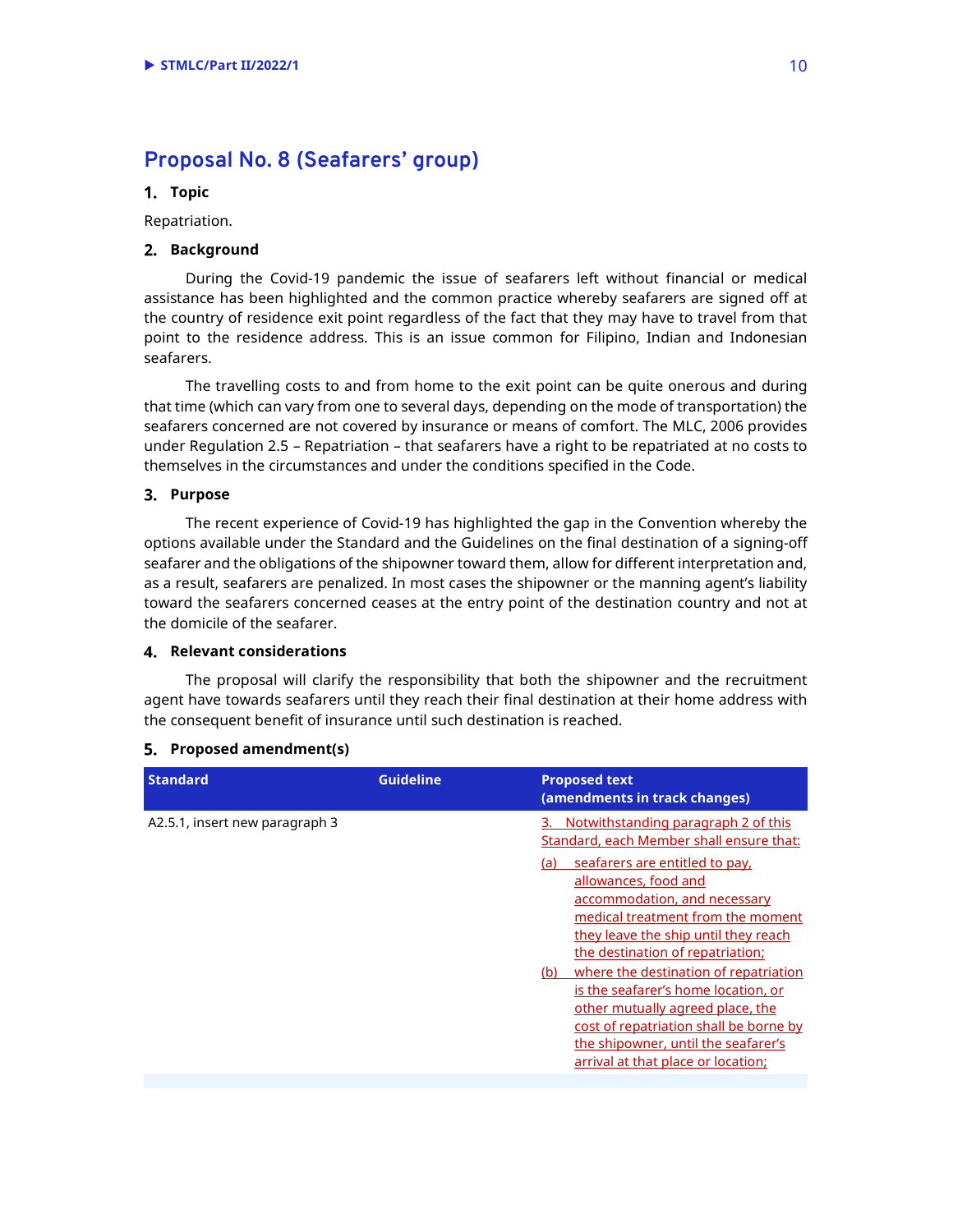| <b>Standard</b> | <b>Guideline</b>                                        |     | <b>Proposed text</b><br>(amendments in track changes) |  |
|-----------------|---------------------------------------------------------|-----|-------------------------------------------------------|--|
|                 | B <sub>2.5.1</sub> delete                               |     | Delete paragraph 6(a)                                 |  |
|                 | $B2.5.1$ , paragraph $6(c)$<br>replace the current text | (c) | the seafarer's country of residence<br>home location  |  |

# **Proposal No. 9 (Seafarers' group)**

### **Topic**

Recruitment and placement.

#### **Background**

During the recent Covid-19 pandemic and also in previous circumstances, seafarers found themselves on the way to ships after signing seafarers' employment agreements (SEA). Regrettably and for reasons independent from the seafarers concerned, the employment did not occur.

This left seafarers away from home and with considerable financial losses. Even though the relevant paragraph in the MLC, 2006 does provide for the solution of this occurrence, however, it has been difficult for seafarers to activate or even reach the provider of the insurance or an equivalent appropriate measure for the compensation they are entitled to.

#### **Purpose**

The proposal is aimed to provide additional information and to clarify the steps necessary for a seafarer to access the means to address the claim.

#### **Relevant considerations**

The proposed amendment provides social benefit for a seafarer including financial access in cases where the employment opportunity does not materialise.

| <b>Standard</b>                      | <b>Guideline</b> | <b>Proposed text</b><br>(amendments in track changes)                                                                                                                                                                                                                                                                                                                                                                                                                                                                   |
|--------------------------------------|------------------|-------------------------------------------------------------------------------------------------------------------------------------------------------------------------------------------------------------------------------------------------------------------------------------------------------------------------------------------------------------------------------------------------------------------------------------------------------------------------------------------------------------------------|
| A1.4, paragraph 5(c)(vi) add<br>text |                  | establish a system of protection, by way of<br>(vi)<br>insurance or an equivalent appropriate measure, to<br>compensate seafarers for monetary loss that they<br>may incur as a result of the failure of a recruitment<br>and placement service or the relevant shipowner<br>under the seafarers' employment agreement to<br>meet its obligations to them and provide adequate<br>information to seafarers about that system,<br>including details on how to make a claim, prior to or<br>in the process of engagement. |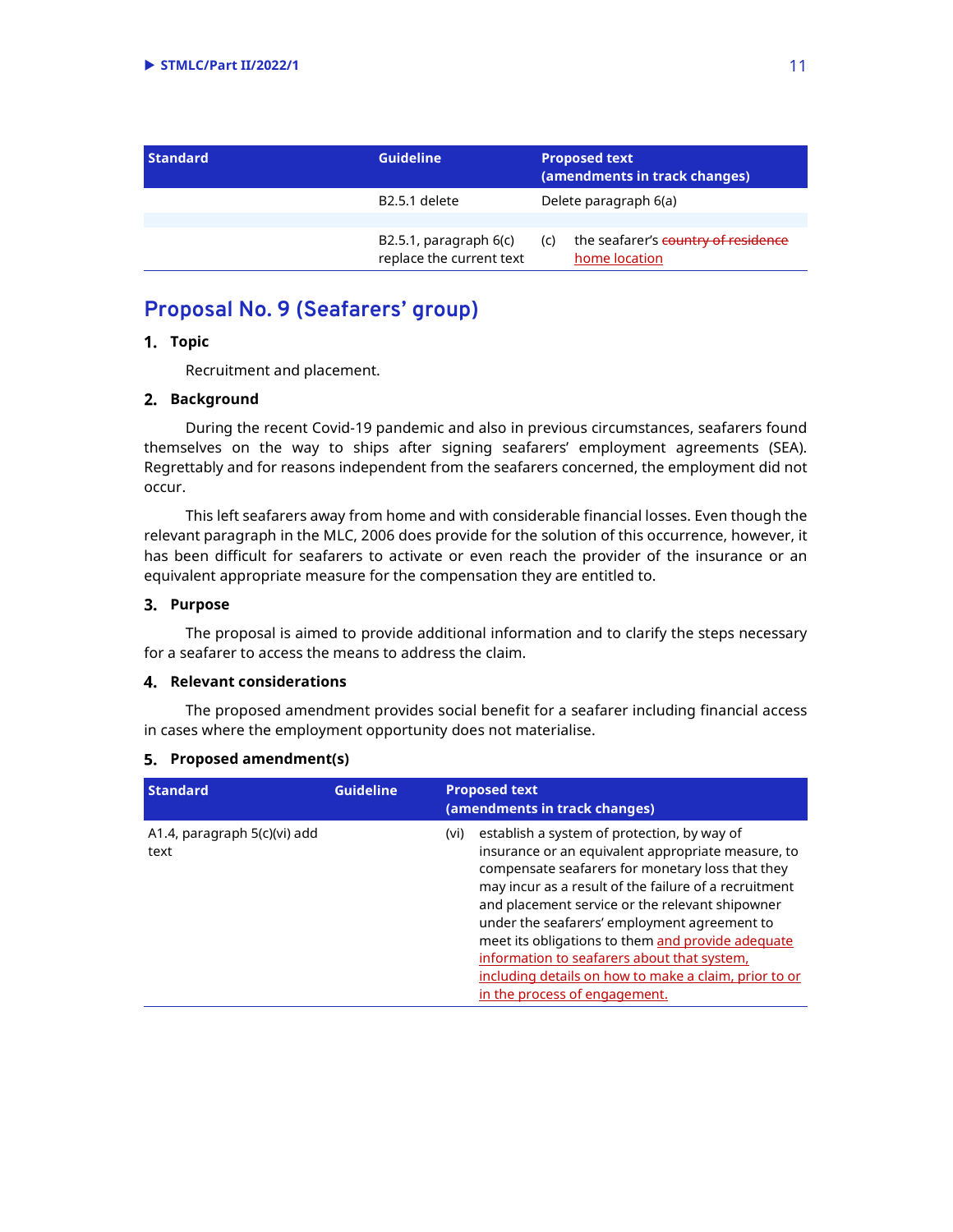# **Proposal No. 10 (Seafarers' group)**

#### **Topic**

Financial security.

#### **Background**

The amendments relating to the financial security for cases of abandonment have now been in force almost four years. During this period, many cases of abandonment have been successfully solved.

However, the ITF has observed that a large number of cases are not resolved in time to allow seafarers to receive all of the wages which they are owed. This is due to a number of factors including the failure of seafarers to report cases in good time, port States and port facilities refusing to allow crew to leave the vessels, the failure of financial security providers to act quickly to pay wages and other delays caused by concerned parties.

#### **Purpose**

The proposed amendment would increase the maximum amount of wages for which the financial security provider is responsible under the relevant Standard of the MLC, 2006. This will give abandoned crew members more security for cases which cannot be resolved quickly.

#### **Relevant considerations**

The proposed amendment will reduce the financial difficulties experienced by seafarers in the case of abandonment. Many seafarers are forced to borrow to support their families when they are not paid. It is hoped that by increasing the maximum number of months of unpaid wages/entitlements covered by financial security, the burden on seafarers and their families can be reduced.

#### **Proposed amendment(s)**

| <b>Standard</b>                   | <b>Guideline</b> | <b>Proposed text</b><br>(amendments in track changes)                                                                                                                                                                                                                                                                                             |
|-----------------------------------|------------------|---------------------------------------------------------------------------------------------------------------------------------------------------------------------------------------------------------------------------------------------------------------------------------------------------------------------------------------------------|
| A2.5.2, paragraph 9(a)<br>replace |                  | outstanding wages and other entitlements due from the<br>(a)<br>shipowner to the seafarer under their employment<br>agreement, the relevant collective bargaining agreement or<br>the national law of the flag State, limited to four eight<br>months of any such outstanding wages and four eight<br>months of any such outstanding entitlements |

## **Proposal No. 11 (Governments)**

### **Australia, France, Kenya, New Zealand, Norway, Panama**

### **Topic**

Mandatory reporting of seafarer fatalities at sea.

#### **Background**

Currently there is no single international data set that appropriately captures and categorizes all fatalities that occur at sea. While there is a requirement for flag States to report operational related fatalities to the International Maritime Organization (IMO) (refer to the International Convention for the Safety of Life at Sea (SOLAS), 1974, Chapter 1, Regulation 21),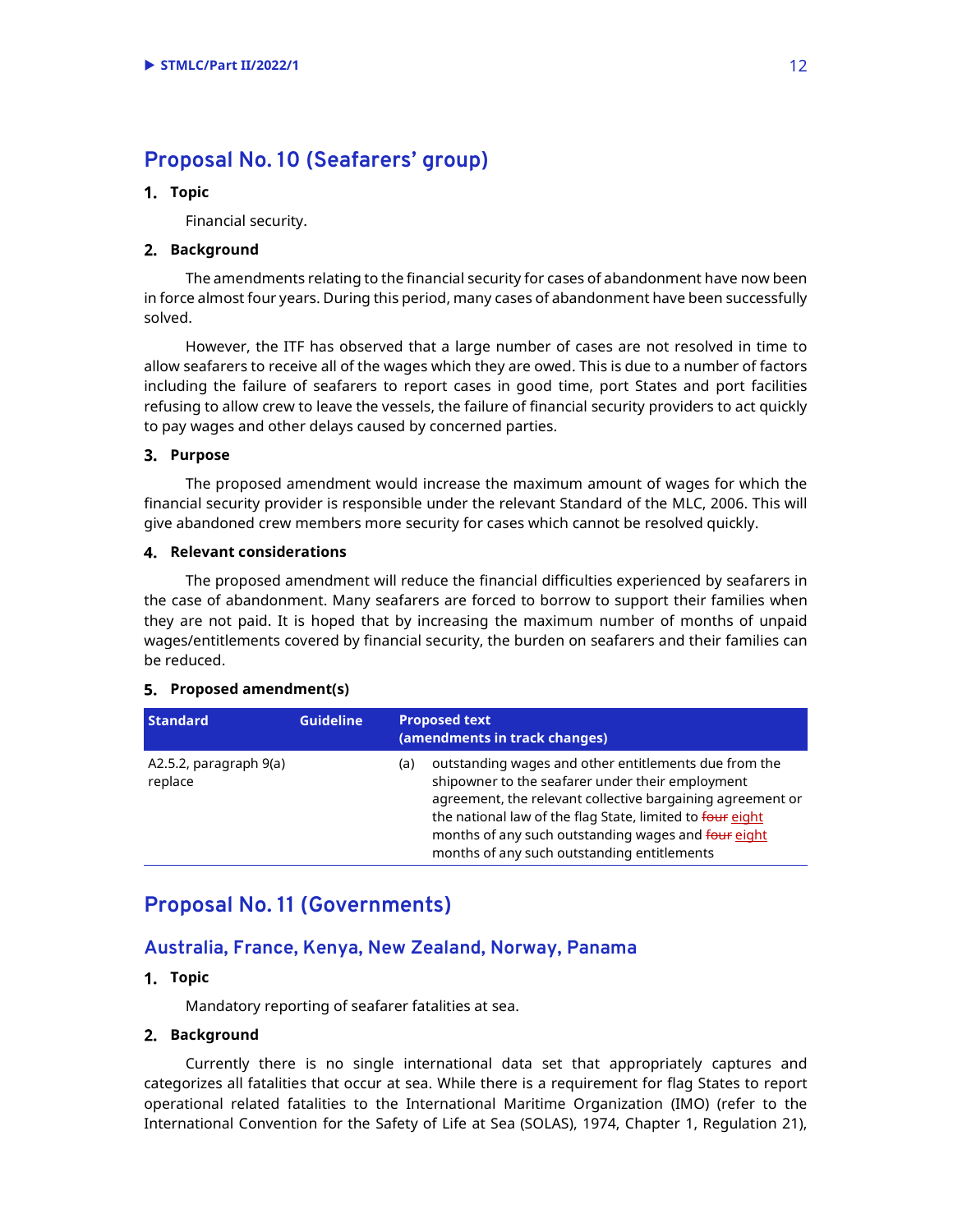there are no such requirements that cover fatalities attributed to medical events, natural causes, lost overboard or suicide.

The International Labour Organization has no requirement for such data to be supplied and consolidated. Standard A4.3, paragraph 5 of the MLC, 2006 requires occupational accidents and injuries to be adequately reported by the competent authority– but does not specify how they should be reported, or to whom.

Additionally the *Guidelines for implementing the OSH provisions of the MLC, 2006* specifies that occupational accidents, injuries and diseases are reportable incidents. However, again there is no guidance with respect to collating this information in a usable single international data set.

As all fatalities at sea are not categorized in a consistent format, it makes it difficult, if not impossible, to identify trends. This leaves a gap in the identification of areas of concern where interested stakeholders could direct analyses and attention to address these concerns.

In the context of an increased awareness about the importance of mental health and wellbeing at sea, issues related to psychosocial risks experienced by seafarers have recently gained more traction due to the impact of the COVID-19 pandemic. Anecdotal evidence does suggest an increase in persons overboard and suicides during the COVID-19 pandemic. Unfortunately, availability of international data on this is scarce, fragmented and inconsistent.

Hence, having this fatality data available as a global database would facilitate better evaluation of deaths at sea with a view to better targeting areas of concern such as mental health.

#### **Purpose**

The need for categorizing seafarer fatalities data.

There is emerging evidence to support the fact that seafarers have experienced high levels of psychological distress, depression and anxiety during the COVID-19 pandemic. <sup>1</sup> In addition, recent research identified that the impact of the COVID-19 pandemic has exacerbated some of the pre-existing challenges, while also posing new challenges for the maritime industry.  $^2$  These  $\,$ studies indicate that the wide array of challenges caused by the COVID-19 pandemic may add to the high level of stressors already existing in maritime workplaces prior to the pandemic, thus producing a fertile environment for mental health problems such as anxiety and depression.

Considering the current issues of mental health at sea (now more challenging than ever with the COVID-19 pandemic situation) this gap in available data potentially presents an issue, as it negates the possibility of analysing and identifying seafarer welfare issues of international concern.

It is the view of the drafters and sponsors of this amendment that the nature of this data set best sits with the ILO, as it's a seafarer welfare and workplace health and safety matter; and that having this information available as a global data set will allow for better evaluation of fatalities at sea, enabling interested stakeholders (i.e. seafarer representatives, company representatives, governments, researchers, etc.) to take a more targeted approach towards areas of concern, such as mental health.

<sup>1</sup> Fereshteh Baygi et al., "Prevalence and Associated Factors of Psychosocial Distress among Seafarers during COVID-19 Pandemic", *BMC Psychiatry*, 21 (2021), 222; and Wenzhe Qin et al., "Prevalence and Risk Factors of Depression Symptoms among Chinese Seafarers during the COVID-19 Pandemic: A Cross-sectional Study", *BMJ Open*, 11, (2021).

<sup>2</sup> Desai Shan, "Occupational Health and Safety Challenges for Maritime Key Workers in the Global COVID-19 Pandemic", *International Labour Review* (2021).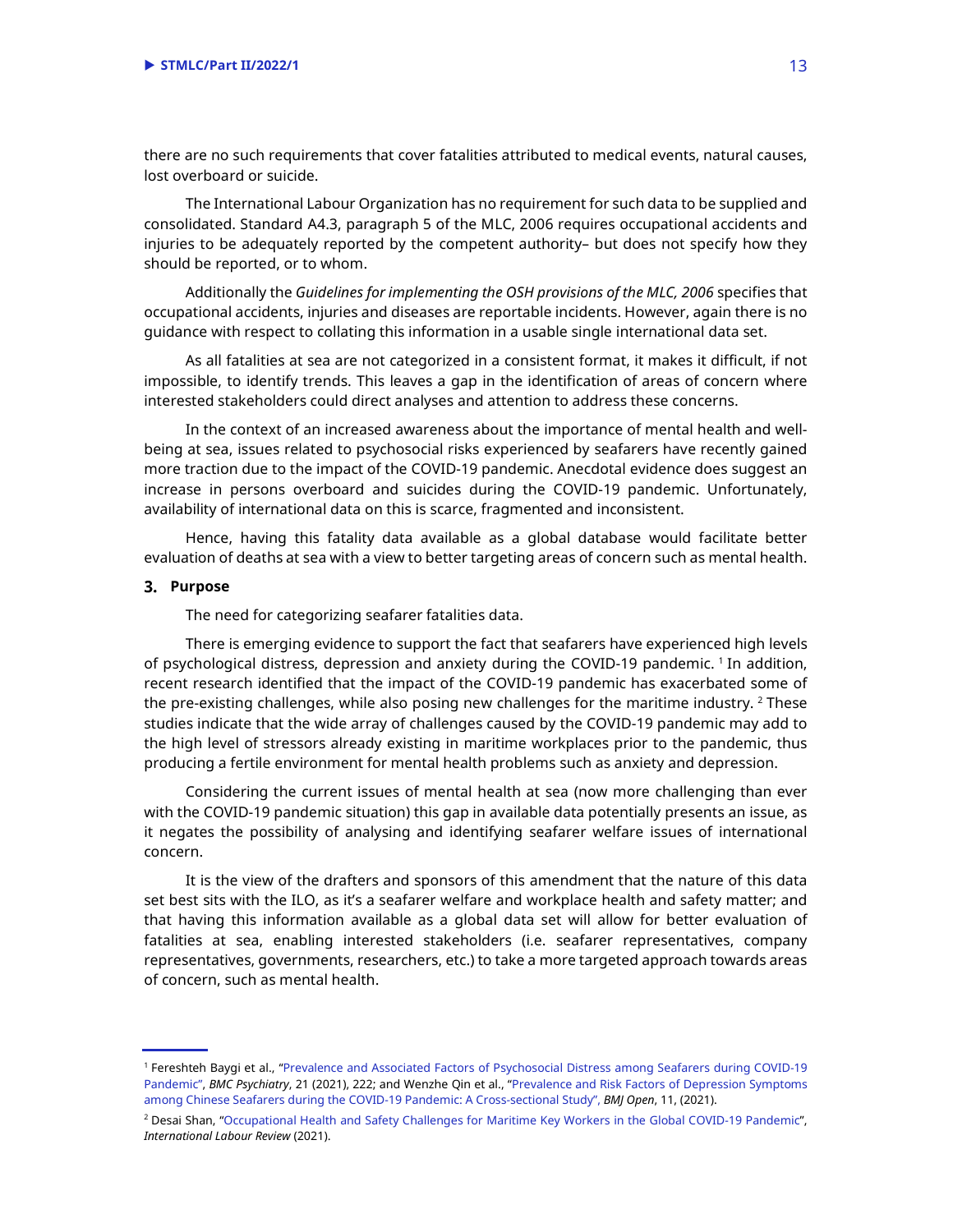Hence, the purpose of this proposal is to amend the MLC, 2006 to provide the ability to capture all deaths at sea data in a meaningful format and to place a responsibility on the competent authority to report all fatalities to the ILO. To ensure this is captured adequately, it is proposed that an amendment is made to both the Standards and Guidelines of the MLC, 2006.

#### **Relevant considerations**

Having this information available as a global data set will allow for better evaluation of fatalities at sea allowing for a more targeted approach towards areas of concern.

The proposed amendment will achieve the above aims without placing a large administrative burden on competent authorities.

#### **Proposed amendment(s)**

It is proposed that a simple global taxonomy be used to capture, classify and record all fatalities at sea. This will need to be accompanied by ship details (IMO number, location, date and time of incident, etc.). This will allow for a more holistic approach to bringing international data together in a meaningful format for further analyses.

Maintaining confidentiality of seafarers will need to be considered as part of this approach.

Before being made public, all seafarer fatality data shall be anonymized and free of any information that could identify seafarers, therefore exact dates, vessel details and location of fatality shall be redacted.

The following simple taxonomy in table 1 is proposed as a basis for further classifying the fatality data:

#### - **Table 1. Simple taxonomy for classifying fatalities at sea**

| Seafarer fatality | Illness/disease                     |
|-------------------|-------------------------------------|
| Seafarer fatality | Natural cause                       |
| Seafarer fatality | Person overboard (presumed decease) |
| Seafarer fatality | Occupational accident               |
| Seafarer fatality | Suicide                             |
| Seafarer fatality | Alleged suicide                     |
| Seafarer fatality | Other                               |

An amendment to the MLC, 2006, Part A of the Code (mandatory standards) and Part B (nonmandatory guidance), is proposed to support the collation of this data set by the ILO. The intent would be to strengthen reporting requirements by the competent authority under Standard A4.3, paragraph 5 of the MLC, 2006 with a view that this be revised to allow the data to be collated and reported appropriately to the ILO.

| <b>Standard</b>   | <b>Guideline</b> | <b>Proposed text</b>                                                                                                                                                                                                                                                                                                                                                                                                                            |
|-------------------|------------------|-------------------------------------------------------------------------------------------------------------------------------------------------------------------------------------------------------------------------------------------------------------------------------------------------------------------------------------------------------------------------------------------------------------------------------------------------|
| A4.3, paragraph 5 |                  | The competent authority shall ensure that:<br>5.<br>all fatalities are adequately recorded and classified as<br>(a)<br>per B4.3.5, paragraph 3 and reported on an annual<br>basis to the International Labour Organization to be<br>captured in a global fatalities at sea register;<br>(ab) occupational accidents, injuries and diseases are<br>adequately reported, taking into account the<br>guidance provided by the International Labour |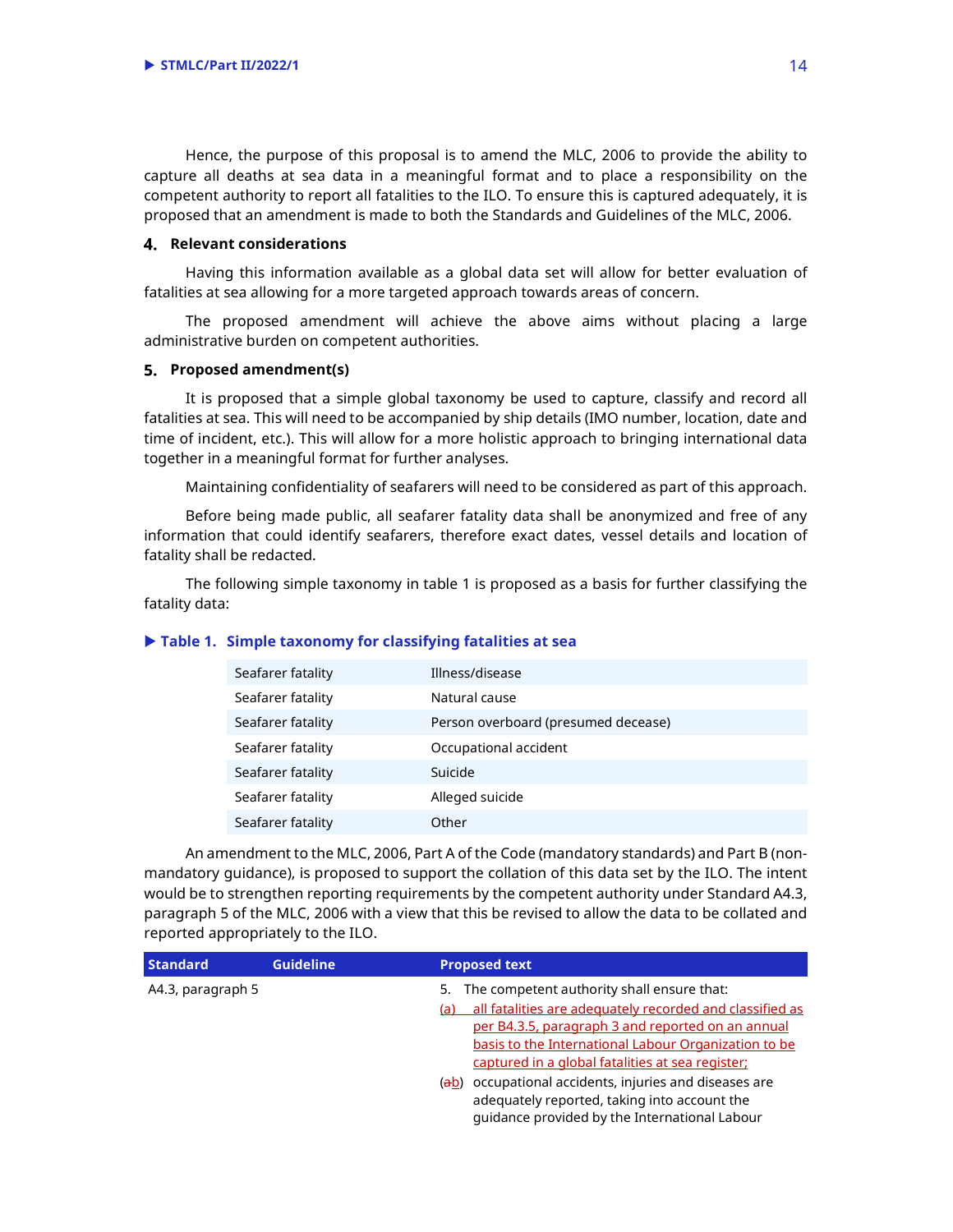| <b>Standard</b> | <b>Guideline</b>                      | <b>Proposed text</b>                                                                                                                                                                                                                                                                                                                                                                                                                                                                                                                                                                                                                                                                                                                                                                                                                                                                                                                                                                                                                                                                                                                                                                                                                                                                                                                                                                                                                   |
|-----------------|---------------------------------------|----------------------------------------------------------------------------------------------------------------------------------------------------------------------------------------------------------------------------------------------------------------------------------------------------------------------------------------------------------------------------------------------------------------------------------------------------------------------------------------------------------------------------------------------------------------------------------------------------------------------------------------------------------------------------------------------------------------------------------------------------------------------------------------------------------------------------------------------------------------------------------------------------------------------------------------------------------------------------------------------------------------------------------------------------------------------------------------------------------------------------------------------------------------------------------------------------------------------------------------------------------------------------------------------------------------------------------------------------------------------------------------------------------------------------------------|
|                 |                                       | Organization with respect to the reporting and<br>recording of occupational accidents and diseases;<br>(bc) comprehensive statistics of such accidents and<br>diseases are kept, analysed and published and,<br>where appropriate, followed up by research into<br>general trends and into the hazards identified; and<br>(ed) occupational accidents are investigated.                                                                                                                                                                                                                                                                                                                                                                                                                                                                                                                                                                                                                                                                                                                                                                                                                                                                                                                                                                                                                                                                |
|                 |                                       |                                                                                                                                                                                                                                                                                                                                                                                                                                                                                                                                                                                                                                                                                                                                                                                                                                                                                                                                                                                                                                                                                                                                                                                                                                                                                                                                                                                                                                        |
|                 | B4.3.5, add new<br>paragraphs 3 and 4 | 1. All occupational accidents and occupational injuries<br>and diseases should be reported so that they can be<br>investigated and comprehensive statistics can be kept,<br>analysed and published, taking account of protection of<br>the personal data of the seafarers concerned. Reports<br>should not be limited to fatalities or to accidents involving<br>the ship.<br>2. The statistics referred to in paragraph 1 of this<br>Guideline should record the numbers, nature, causes and<br>effects of occupational accidents and occupational injuries<br>and diseases, with a clear indication, as applicable, of the<br>department on board a ship, the type of accident and<br>whether at sea or in port.<br>3. The competent authority shall report all fatalities<br>(classified as per below) to the International Labour<br>Organization on an annual basis:<br>illness/disease;<br>(i)<br>(ii) natural cause;<br><u>(iii) person overboard;</u><br>(iv) occupational accident;<br>(v) suicide;<br>(vi) alleged suicide;<br>(vii) other.<br>4. The fatality data should be accompanied by the<br>following information: type of fatality (as per classification<br>above), IMO number, location of fatality (at sea, in port, at<br>anchorage), and seafarer rank (officer (deck/engine);<br>rating; etc.).<br>5.3. Each Member should have due regard to any<br>international system or model for recording accidents to |
|                 |                                       | seafarers which may have been established by the<br>International Labour Organization.                                                                                                                                                                                                                                                                                                                                                                                                                                                                                                                                                                                                                                                                                                                                                                                                                                                                                                                                                                                                                                                                                                                                                                                                                                                                                                                                                 |

In addition, the *Guidelines for implementing the OSH provisions of the MLC, 2006* could be updated to support this change.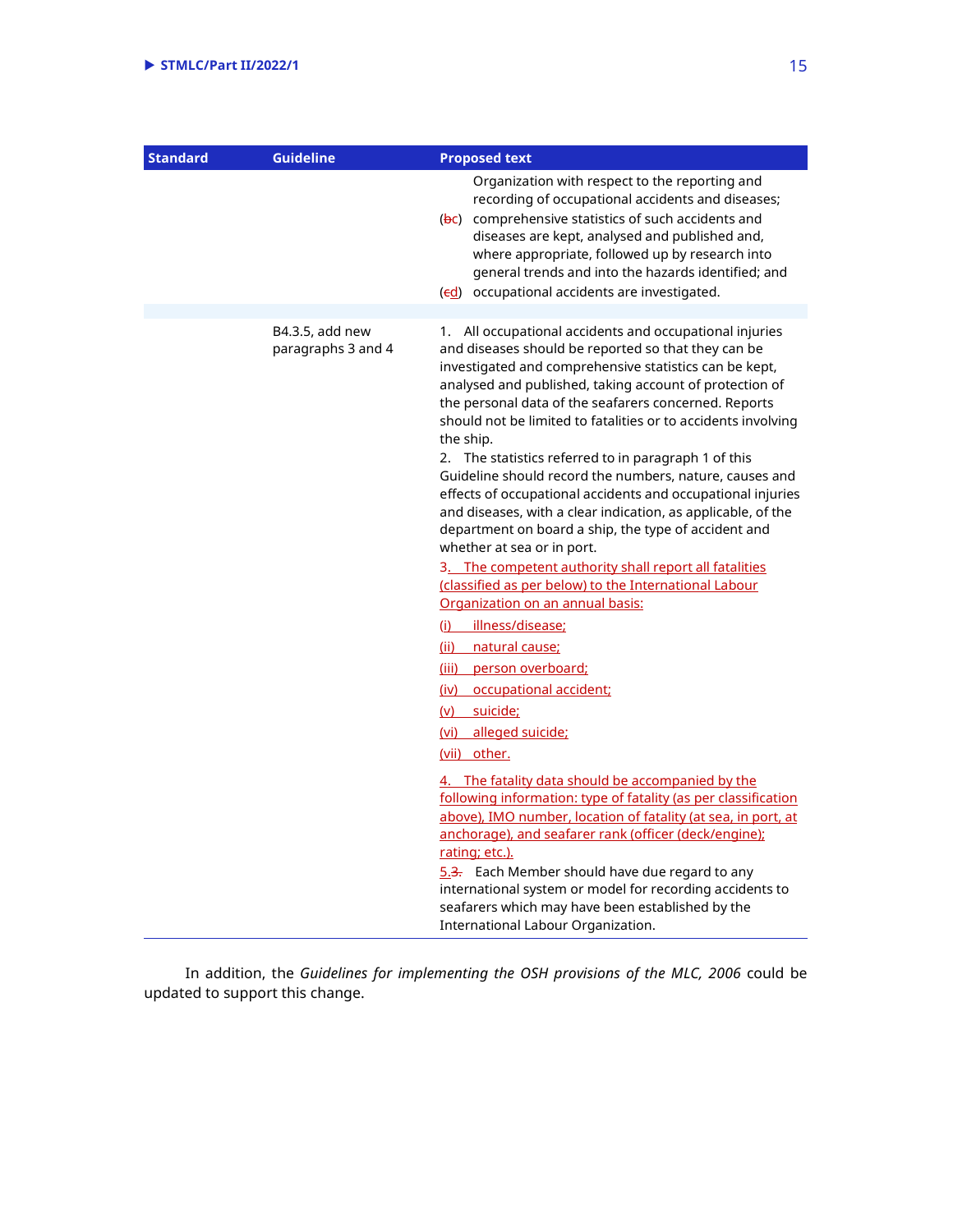## **Proposal No. 12 (Governments)**

**Australia, Belgium, Bulgaria, Croatia, Cyprus, Denmark, Estonia, Finland, France, Germany, Greece, Hungary, Ireland, Italy, Latvia, Lithuania, Luxembourg, Malta, Netherlands, Poland, Portugal, Romania, Slovakia, Slovenia, Spain, Sweden**

### **Topic**

Clarification of the maximum period of service on board.

### **Background**

The COVID-19 pandemic has had devastating effects worldwide, particularly on crew changes. Many seafarers have been denied their right to be repatriated after 11 months on board and phenomena of physical and mental exhaustion, anxiety, sickness and even suicides have been reported.

Seafarers' and shipowners' representatives and governments have repeatedly called for action to address this issue, at national and international levels.

The MLC, 2006 currently provides seafarers with an entitlement to be repatriated when the maximum duration of service periods on board following which a seafarer is entitled to repatriation – such periods to be less than 12 months (Standard A2.5.1, paragraph 2(b)).

Nevertheless, this provision is not sufficient to protect seafarers and avoid situations where seafarers remain on board beyond this maximum duration of service periods on board. Four main reasons explain why many seafarers are found on board ships over 11 months of service periods on board:

- (a) The default 11-month maximum period is not clearly stated in the wording of the MLC, 2006 Code but results from a reiterated interpretation by the CEACR;  $^3$
- (b) Seafarers can choose to not exercise this entitlement when it arises (unless the flag State law prohibited such a choice being made), and remain on board after 11 months; <sup>4</sup>
- (c) Broad exceptions have been granted by flag States to forgo the annual leave, and remain on board after 11 months, on the basis of Standard A2.4, paragraph 3;
- (d) The maximum duration of service periods on board is not a matter of flag State inspection for certification and port State control inspections specified in Appendices A5-I and A5-III.

Due to the above reasons, there are numerous seafarers remaining on board beyond 11 months and therefore there is a need to clarify the current standards on annual leave and repatriation in order to limit situations where seafarers are allowed to remain on board beyond this maximum duration.

<sup>3</sup> ILO, *Report of the Committee of Experts on the Application of Conventions and Recommendations*, ILC.108/III(A), 2019, paras 105 to 113 (General report); this interpretation has been reiterated in the Information note on maritime labour issues and coronavirus (COVID-19)", revised version 3.0, 3 February 2021, page 16.

<sup>4</sup> ILO, *Maritime Labour Convention, 2006, as amended (MLC, 2006): Frequently Asked Questions (FAQ)*, International Labour Organization, International Labour Standards Department, fifth edition, 2019, C2.5.1.g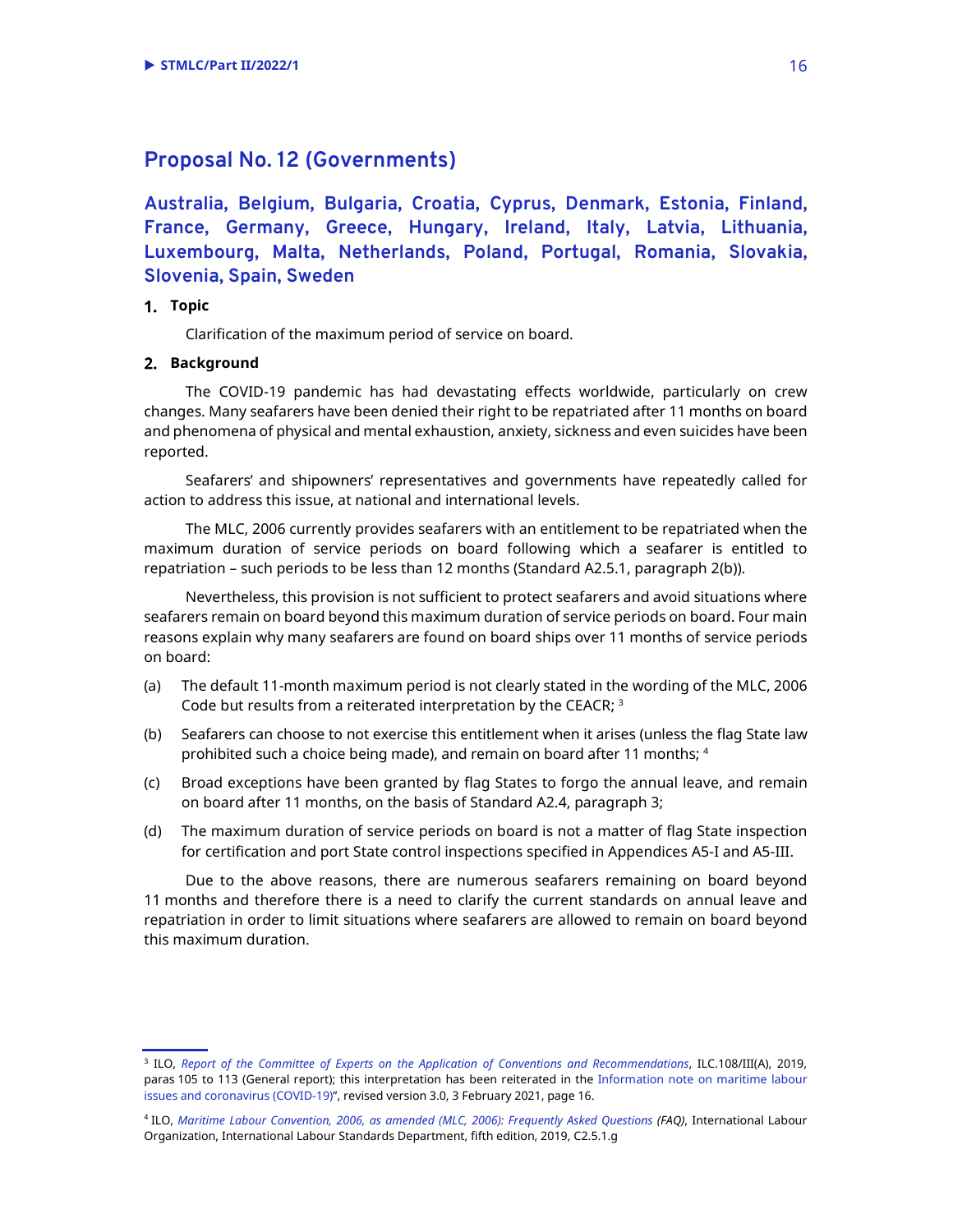#### **Purpose**

Seafarers staying on board for longer than 11 months pose a risk to their health and safety and also impacts the safety of maritime navigation. To address this issue and bridge the gaps, there should be a clear and binding maximum duration of service periods on board, namely 11 months (to be addressed in Standard A2.4, Standard A2.5.1 and Guideline B2.5.1).

Exceptions to this maximum duration of service periods should be granted only if several conditions are met: in duly justified exceptional cases provided by the competent authority on a case-by-case basis, and with the informed consent of the seafarer concerned in writing.

After the expiration of these 11 months, seafarers should be repatriated (to be addressed in Standard A2.5.1 and Guideline B2.5.1).

Furthermore, the maximum duration of service period on board should also be enforced by flag State inspectors for ships' certification and by PSCOs (Appendices A5-I and A5-III). The maximum duration of services period defined by flag States should be specified in the DMLC (as a 17th item – Appendix A5-II).

#### **Relevant considerations**

Please see above.

| <b>Standard</b>            | <b>Guideline</b> | <b>Proposed text</b><br>(amendments in track changes)                                                                                                                                                                                                                                                                                                                                                                                                                                                                                                                                                                                                                                                                                                                                                                                                                                                                                  |
|----------------------------|------------------|----------------------------------------------------------------------------------------------------------------------------------------------------------------------------------------------------------------------------------------------------------------------------------------------------------------------------------------------------------------------------------------------------------------------------------------------------------------------------------------------------------------------------------------------------------------------------------------------------------------------------------------------------------------------------------------------------------------------------------------------------------------------------------------------------------------------------------------------------------------------------------------------------------------------------------------|
| A2.4 - Entitlement         |                  | Amend paragraph 3 as follows:                                                                                                                                                                                                                                                                                                                                                                                                                                                                                                                                                                                                                                                                                                                                                                                                                                                                                                          |
| to leave                   |                  | Any agreement to forgo the minimum annual leave with pay<br>prescribed in this Standard shall be prohibited. In duly<br>justified exceptional cases provided for by the competent<br>authority on a case-by-case basis and with the informed<br>consent of the seafarer concerned in writing, a seafarer may<br>remain on board for a limited time period. The minimum<br>annual leave with pay may not be replaced by an allowance in<br>lieu, except in cases where the employment relationship is<br>terminated. Wages and other entitlements under the<br>seafarers' employment agreement, relevant collective<br>bargaining agreement and applicable national laws, including<br>the remittance of any allotments as provided in paragraph 4<br>of Standard A2.2, shall continue to be paid during the<br>additional period of service on board and until the seafarer is<br>duly repatriated in accordance with Standard A2.5.1. |
|                            |                  |                                                                                                                                                                                                                                                                                                                                                                                                                                                                                                                                                                                                                                                                                                                                                                                                                                                                                                                                        |
| $A2.5.1 -$<br>Repatriation |                  | In paragraph 1, add a new subparagraph (d):<br>(d) in any event, at the end of the maximum duration of<br>service periods on board.                                                                                                                                                                                                                                                                                                                                                                                                                                                                                                                                                                                                                                                                                                                                                                                                    |
|                            |                  |                                                                                                                                                                                                                                                                                                                                                                                                                                                                                                                                                                                                                                                                                                                                                                                                                                                                                                                                        |
| $A2.5.1 -$<br>Repatriation |                  | Amend paragraph 2, subparagraph (b) as follows:<br>the maximum duration of service periods on board,<br>(b)<br>including any training periods on board, following which<br>a seafarer shall be repatriated is entitled to repatriation<br>-such periods, shall not exceed to be less than 12-11<br>months: and                                                                                                                                                                                                                                                                                                                                                                                                                                                                                                                                                                                                                         |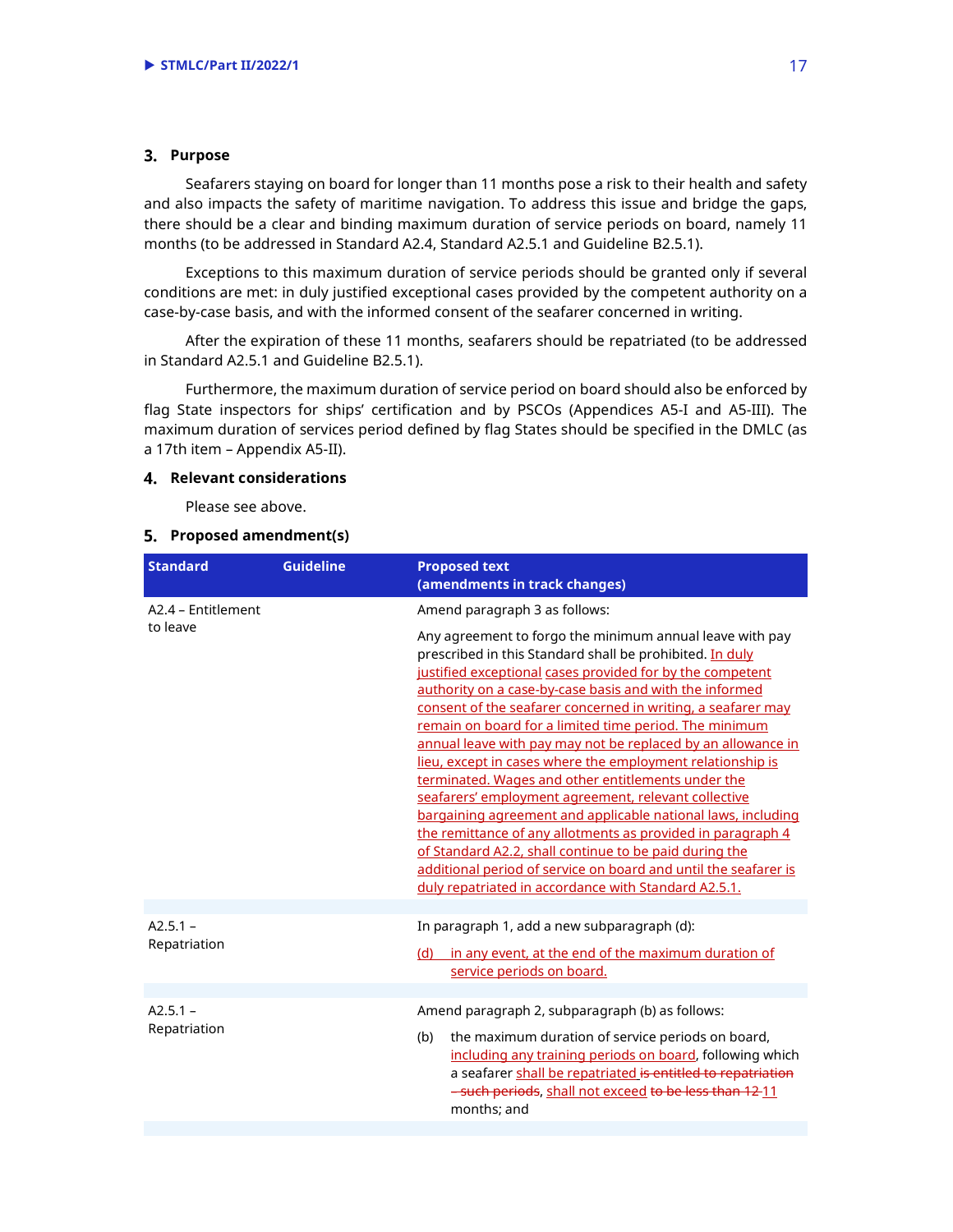| <b>Standard</b>                                                              | <b>Guideline</b> | <b>Proposed text</b><br>(amendments in track changes)                                                                                                                                                                                                                                                                                                                                                                                                                                                                                                                                                              |
|------------------------------------------------------------------------------|------------------|--------------------------------------------------------------------------------------------------------------------------------------------------------------------------------------------------------------------------------------------------------------------------------------------------------------------------------------------------------------------------------------------------------------------------------------------------------------------------------------------------------------------------------------------------------------------------------------------------------------------|
|                                                                              |                  | B2.5.1 - Entitlement Amend paragraph 8 as follows:                                                                                                                                                                                                                                                                                                                                                                                                                                                                                                                                                                 |
|                                                                              |                  | The entitlement to repatriation may lapse if the seafarers<br>concerned do not claim it within a reasonable period of time<br>to be defined by national laws or regulations or collective<br>agreements, except where they are held captive on or off the<br>ship as a result of acts of piracy or armed robbery against<br>ships. The terms piracy and armed robbery against ships shall<br>have the same meaning as in Standard A2.1, paragraph 7.<br>However, the entitlement to repatriation should not lapse<br>when the seafarer is to be repatriated in accordance with<br>Standard A2.5.1, paragraph 2(b). |
| Appendix A5-I                                                                |                  | Amend as follows:                                                                                                                                                                                                                                                                                                                                                                                                                                                                                                                                                                                                  |
|                                                                              |                  | The working and living conditions of seafarers that must be<br>inspected and approved by the flag State before certifying a<br>ship in accordance with Standard A5.1.3, paragraph 1:                                                                                                                                                                                                                                                                                                                                                                                                                               |
|                                                                              |                  | Minimum age<br>Medical certification<br>Qualifications of seafarers<br>Seafarers' employment agreements<br>Use of any licensed or certified or regulated private<br>recruitment and placement service<br>Hours of work or rest<br>Maximum duration of service periods on board<br>Manning levels for the ship<br>Accommodation<br>On-board recreational facilities<br>Food and catering<br>Health and safety and accident prevention<br>On-board medical care<br>On-board complaint procedures<br>Payment of wages<br>Financial security for repatriation<br>Financial security relating to shipowners' liability  |
| Appendix A5-II,<br>Declaration of<br>Maritime Labour<br>Compliance - Part I  |                  | Add a new point 17:<br>17. Maximum duration of service periods on board<br>(Regulation 2.5)                                                                                                                                                                                                                                                                                                                                                                                                                                                                                                                        |
| Appendix A5-II,<br>Declaration of<br>Maritime Labour<br>Compliance - Part II |                  | Add a new point 17:<br>17. Maximum duration of service periods on board<br>(Regulation 2.5)                                                                                                                                                                                                                                                                                                                                                                                                                                                                                                                        |
| Appendix A5-III                                                              |                  | Amend as follows:                                                                                                                                                                                                                                                                                                                                                                                                                                                                                                                                                                                                  |